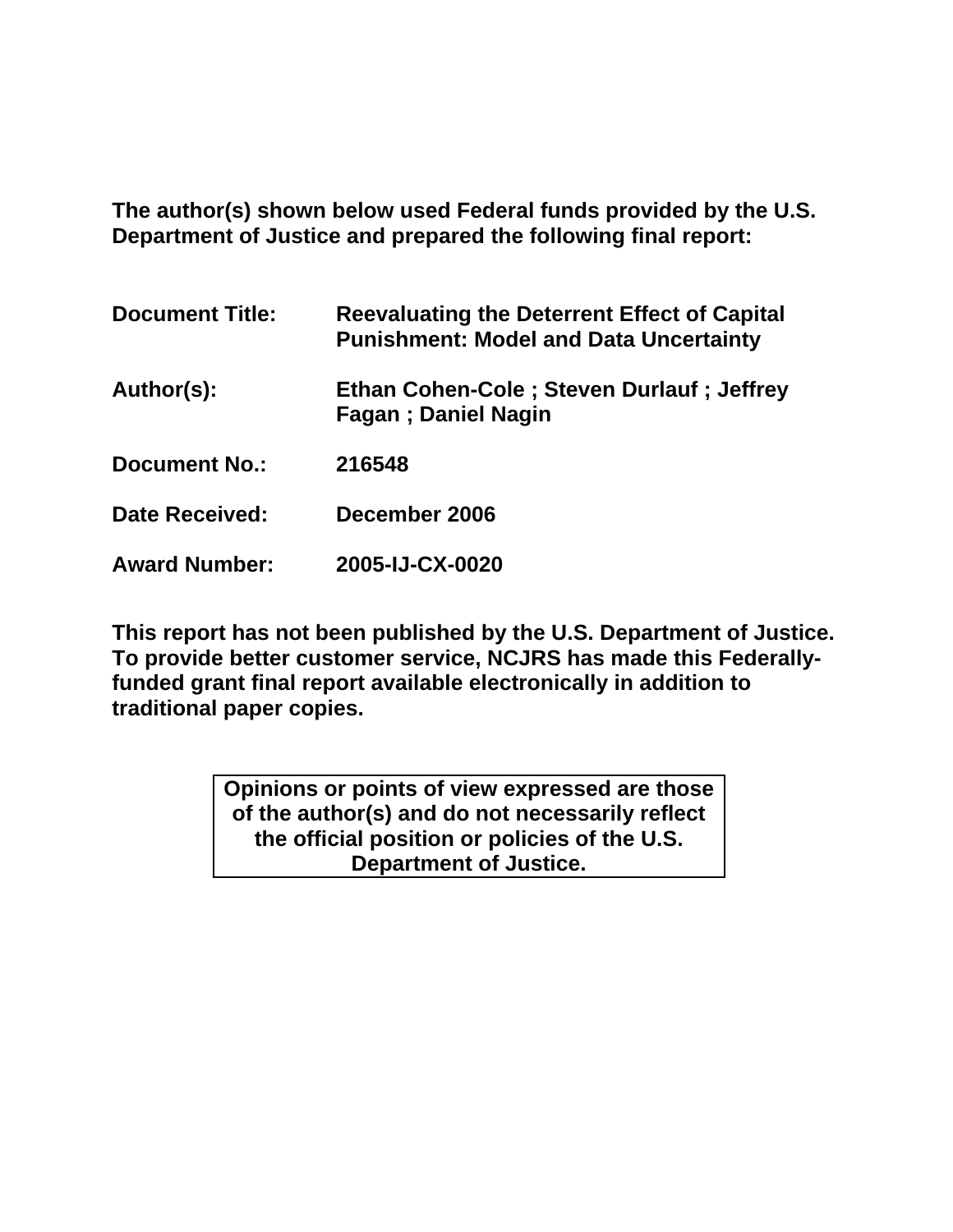# **Reevaluating the Deterrent Effect of Capital Punishment: Model and Data Uncertainty**

**Ethan Cohen-Cole<sup>1</sup> Steven Durlauf Jeffrey Fagan Daniel Nagin** 

## **Abstract**

While issues of deterrence lie at the heart of criminal justice policy, there are important contexts where the studies of deterrence effects have failed to provide anything close to a scholarly consensus. A principle example of this are laws on capital punishment. Proponents argue that such laws prevent murders because potential criminals fear such strong punishment. Opponents argue that deterrence arguments do not apply in these circumstances and/or that the statistical analyses suffer from grave flaws. Each side can cite many statistical studies in support of its claims. This paper presents a methodology by which one can integrate the various studies into a single coherent analysis. We use a methodology generally called "model averaging" by which one takes weighted averages of a wide set of possible models of deterrence. *Our conclusion is that there is little empirical evidence in favor of the deterrence hypothesis.* 

<sup>&</sup>lt;sup>1</sup> Cohen-Cole: Federal Reserve Bank of Boston, 600 Atlantic Avenue, Boston, MA 02210. (617) 973.3294. ethan.cohen-cole@bos.frb.org; Durlauf: Department of Economics, University of Wisconsin. 1180 Observatory Drive, Madison WI, 53706-1393; Fagan: Columbia University School of Law; 435 West 116th Street Room 634, Box D-18 New York NY 10027; Nagin: H. John Heinz III School of Public Policy & Management; Carnegie Mellon University 5000 Forbes Avenue. Pittsburgh, PA 15213-3890. The Department of Justice's National Institute of Justice has provided financial assistance. We are grateful for research assistance provided by Jon Larson. The views expressed in this paper are solely those of the authors and do not reflect official positions of the Federal Reserve Bank of Boston or the Federal Reserve System.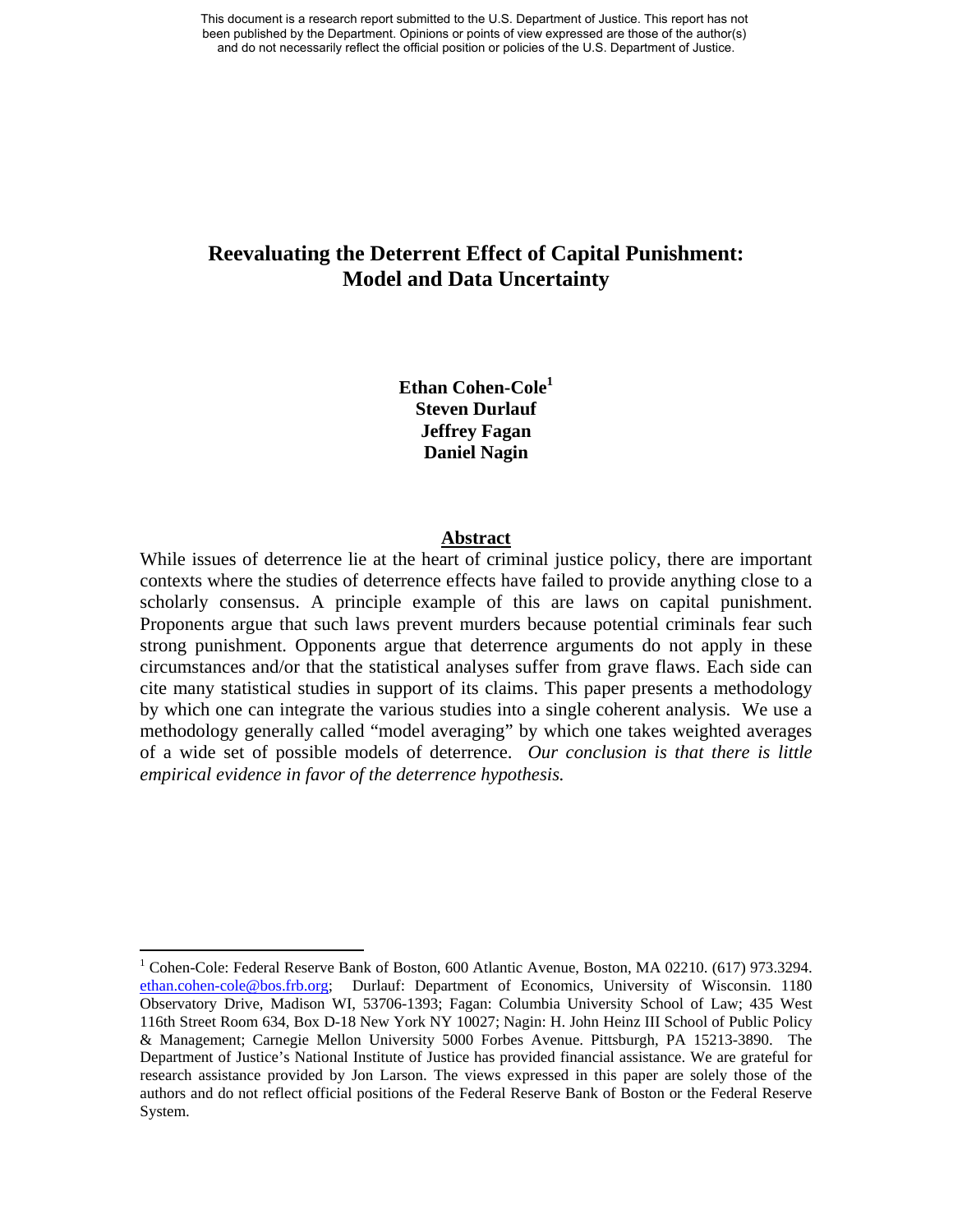# **Reevaluating the Deterrent Effect of Capital Punishment: Model and Data Uncertainty**

# **Ethan Cohen-Cole<sup>1</sup> Steven Durlauf Jeffrey Fagan Daniel Nagin**

# **Executive Summary**

While issues of deterrence lie at the heart of criminal justice policy, there are important contexts where the studies of deterrence effects have failed to provide anything close to a scholarly consensus. A principle example of this are laws on capital punishment. Proponents argue that such laws prevent murders because potential criminals fear such strong punishment. Opponents argue that deterrence arguments do not apply in these circumstances and/or that the statistical analyses suffer from grave flaws. Each side can cite many statistical studies in support of its claims. Efforts to change the policy landscape are ongoing and policymakers continue to struggle with the interpreting the results of conflicting studies. Thirty-eight states currently have a death-penalty law.

The capital punishment literature has been marked by strongly opposing views. Since Issac Ehrlich's original contributions in (1975) and (1977), the field has produced a range of papers supporting and opposing capital punishment. The fundamental problem that underlies the disparate findings on deterrence effects of death sentencing is that individual studies reflect specific assumptions about the appropriate data, control

<sup>&</sup>lt;sup>1</sup> Cohen-Cole: Federal Reserve Bank of Boston, 600 Atlantic Avenue, Boston, MA 02210. (617) 973.3294. ethan.cohen-cole@bos.frb.org; Durlauf: Department of Economics, University of Wisconsin. 1180 Observatory Drive, Madison WI, 53706-1393; Fagan: Columbia University School of Law; 435 West 116th Street Room 634, Box D-18 New York NY 10027; Nagin: H. John Heinz III School of Public Policy & Management; Carnegie Mellon University 5000 Forbes Avenue. Pittsburgh, PA 15213-3890. The Department of Justice's National Institute of Justice has provided financial assistance. We are grateful for research assistance provided by Jon Larson. The views expressed in this paper are solely those of the authors and do not reflect official positions of the Federal Reserve Bank of Boston or the Federal Reserve System.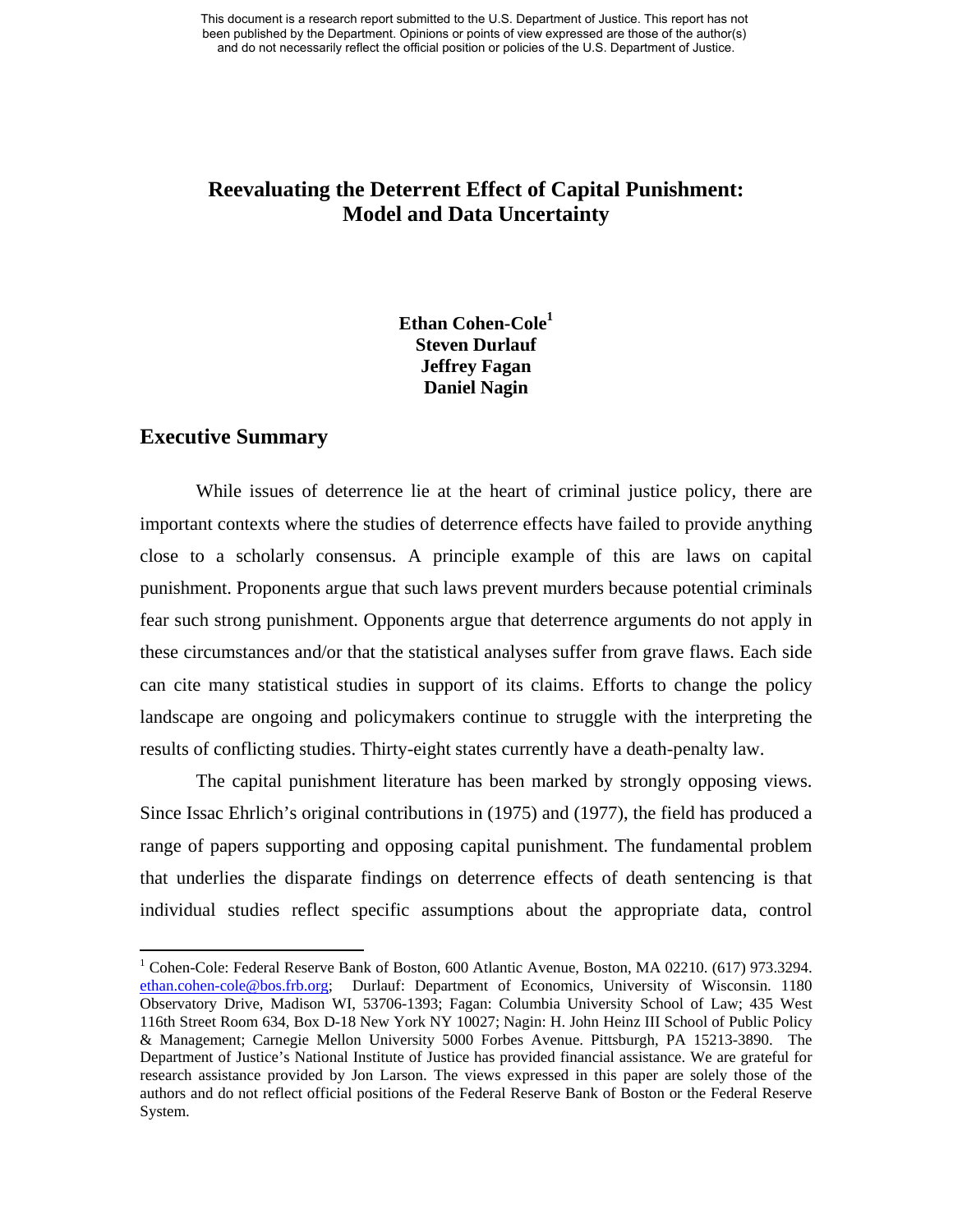variables, model specification, etc. on the part of the researcher, and can have major effects on the conclusions of a particular data analysis.

The existing research on this topic comes to sufficiently differing conclusions predicated upon one or more underlying assumptions to call into question the ability of any single model to explain the impact of execution laws. Such dependence on the specifics of research design, from data cleaning to aggregation to model choice, forms the basis for the use of averaging techniques. That is, since relatively minor variations in model or variable choice can lead to dramatic changes in conclusions, one suspects that inclusion of the information content of all of these models would lend itself to conclusions upon which policymakers could be more confident.

This paper will describe a method which accounts for model uncertainty and places into a form that is easily interpretable to policymakers. More generally, the structure of model averaging may be understood as follows. Suppose one wishes to produce an estimate of some object of interest  $\delta$  which measure the effects of a policy. In the context of the capital punishment literature,  $\delta$  tends to be the coefficient on the execution variable in some deterrence regression. Conventional statistical methods may be thought of as calculating an estimate that is model specific,  $\hat{\delta}_m$ . In the model averaging approach, one attempts to eliminate conditioning on a specific model. To do this, one specifies a space of possible models *M*. The true model is unknown, so from the perspective of the researcher, each model will have some probability of being true. These model probabilities will depend both on the prior beliefs of the researcher as well as on the relative goodness of fits of the different models given available data *D;* hence each model will have a posterior probability:  $\mu(m|D)$ . These posterior probabilities allow us to average the model-specific estimates:  $\hat{\delta} = \sum \hat{\delta}_{m} \mu \left( m \middle| D \right)$ . *m* 

Using this methodology, we estimate the deterrent effect of capital punishment. Our finding is that there is little evidence of a deterrent effect.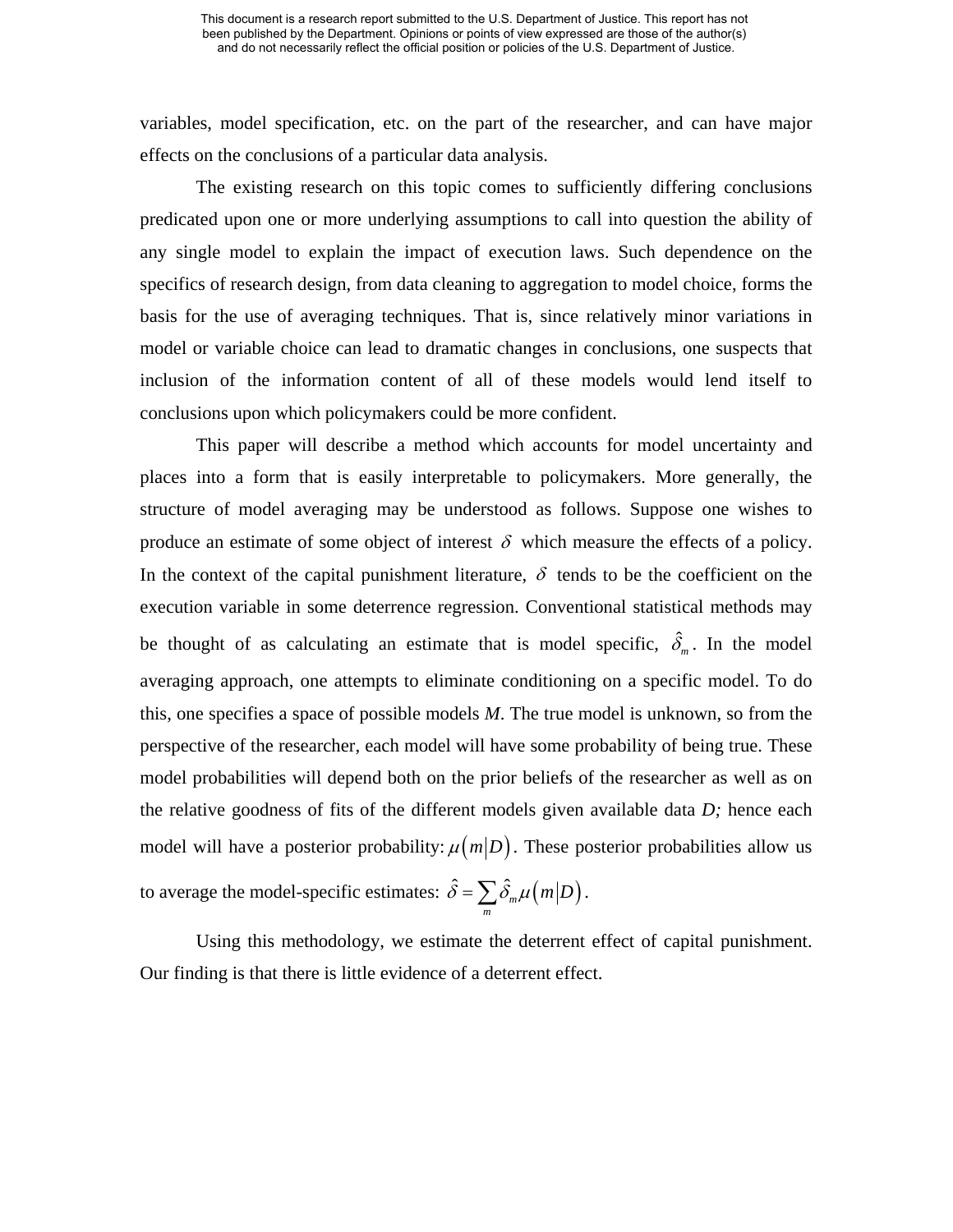# **Reevaluating the Deterrent Effect of Capital Punishment: Model and Data Uncertainty**

**Ethan Cohen-Cole<sup>1</sup> Steven Durlauf Jeffrey Fagan Daniel Nagin** 

## **Section 1 Introduction**

While issues of deterrence lie at the heart of criminal justice policy, there are important contexts where the studies of deterrence effects have failed to provide anything close to a scholarly consensus. A principle example of this are laws on capital punishment. Proponents argue that such laws prevent murders because potential criminals fear such strong punishment. Opponents argue that deterrence arguments do not apply in these circumstances and/or that the statistical analyses suffer from grave flaws. Each side can cite many statistical studies in support of its claims. Efforts to change the policy landscape are ongoing and policymakers continue to struggle with the interpreting the results of conflicting studies. Thirty-eight states currently have a death-penalty law.

The fundamental problem that underlies the disparate findings on the deterrent effect of death sentencing is that individual studies reflect specific assumptions about the appropriate data, control variables, model specification, etc. on the part of the researcher. These assumptions can reflect an expression of possible deterrence explanation (e.g. using incarceration rates as a control), and can have major effects on the conclusions of a particular data analysis. However, one is hard pressed to make a compelling argument that inclusion of a given variable over another is the crucial decision in the formation of a deterrence study. This is based on the fact

<sup>&</sup>lt;sup>1</sup> Cohen-Cole: Federal Reserve Bank of Boston, 600 Atlantic Avenue, Boston, MA 02210. (617) 973.3294. ethan.cohen-cole@bos.frb.org; Durlauf: Department of Economics, University of Wisconsin. 1180 Observatory Drive, Madison WI, 53706-1393; Fagan: Columbia University School of Law; 435 West 116th Street Room 634, Box D-18 New York NY 10027; Nagin: H. John Heinz III School of Public Policy & Management; Carnegie Mellon University 5000 Forbes Avenue. Pittsburgh, PA 15213-3890. The Department of Justice's National Institute of Justice has provided financial assistance. We are grateful for research assistance provided by Jon Larson. The views expressed in this paper are solely those of the authors and do not reflect official positions of the Federal Reserve Bank of Boston or the Federal Reserve System.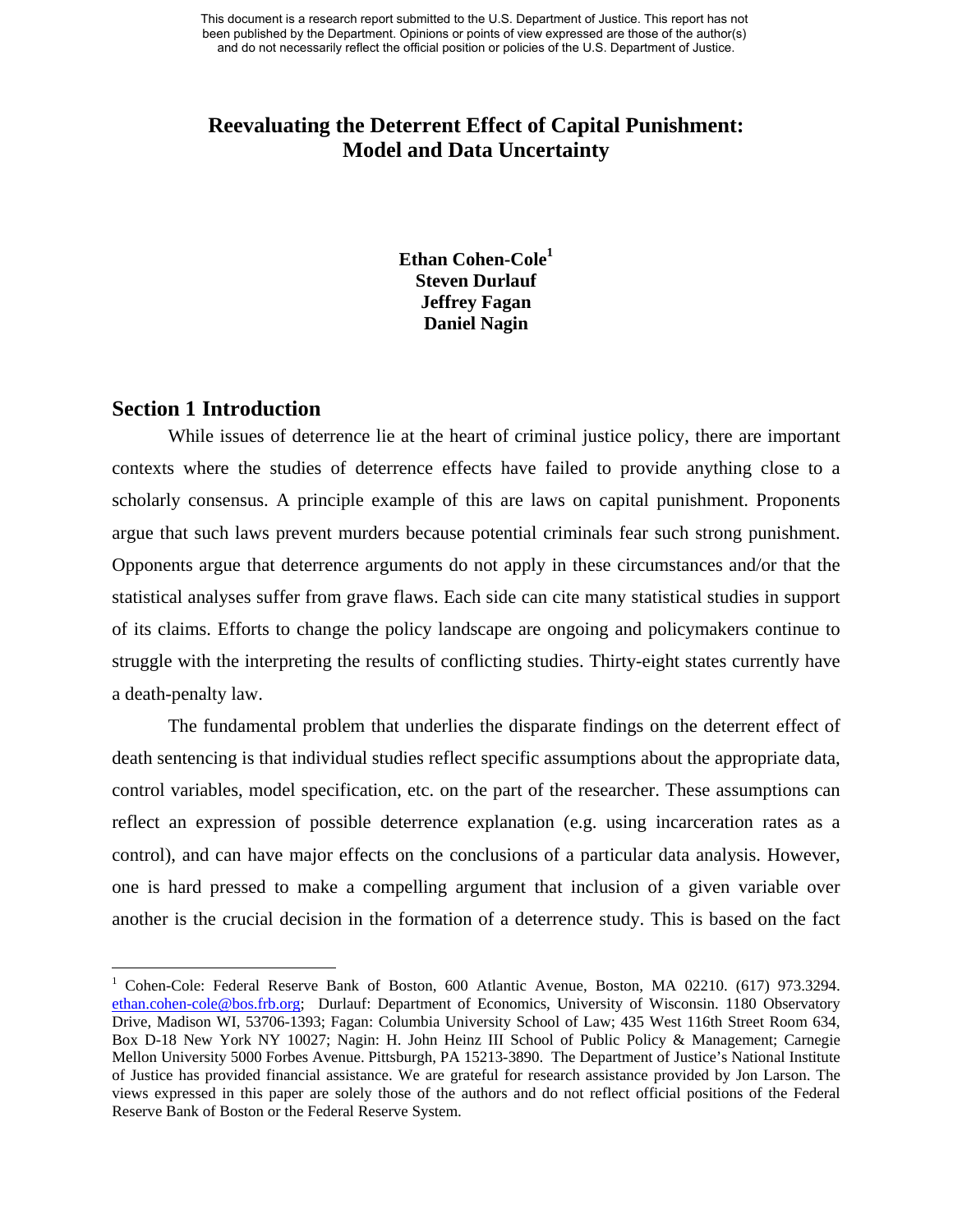that these assumptions are themselves typically not falsifiable. For example, in of itself an assumption that one should include a given variable in a deterrence regression cannot be falsified directly. As a result, two researchers - both of whom may have developed conceptually valid and potentially correct "models" (by which we mean a collection of assumptions) - can reach distinct, and even opposing, conclusions. The resulting lack of certainty about which model is the "true" one, or "model uncertainty", is the technical focus of this research project. In particular, we will utilize model averaging, a method that enables a researcher to take a weighted average of findings across possible models, to develop inferences that are not dependent on the assumption that one of the models is true.

Section 2 of this paper reviews the relevant literature on capital punishment and deterrence effects of execution as well as current work on efforts to handle model uncertainty. Sections 3 and 4 outline the baseline methodology used in this paper. Section 5 discusses the data used in the paper and replicates the results from two current papers that draw on the same data, Dezhbakhsh, Rubin and Shepherd (2003) and Donohue and Wolfers (2005). Section 6 provides details on the econometric implementation of our model averaging methodology and Section 7 concludes.

## **Section 2 The academic debate about Capital Punishment laws**

The capital punishment literature has long been marked by strongly opposing views. The academic debate originated with the contributions of Issac Erhlich (1975, 1777), who used a theoretical model derived from the 'rational choice' models of economic which explained murder as a rational tradeoff between the costs and benefits of illegal behavior (i.e. murder). In particular, using such a framework, one could evaluate how individuals responded to law enforcement actions. Ehrlich's much evaluated result found that the rational response to the death penalty was a decline in the propensity to commit murder.

Since Ehrlich's original contributions in the late 1970s, the field has produced a range of principally empirical papers supporting and refuting his work. The critiques of Ehrlich's work came from the economics and the legal professions. Within economics, the principal and broadest critique that followed of Ehrlich's work was that his estimates were highly sensitive to his particular econometric methods (McAleer and Veall 1989, Leamer 1983, McManus 1985). Each of these used method to evaluate whether the results found were sensitive to the particular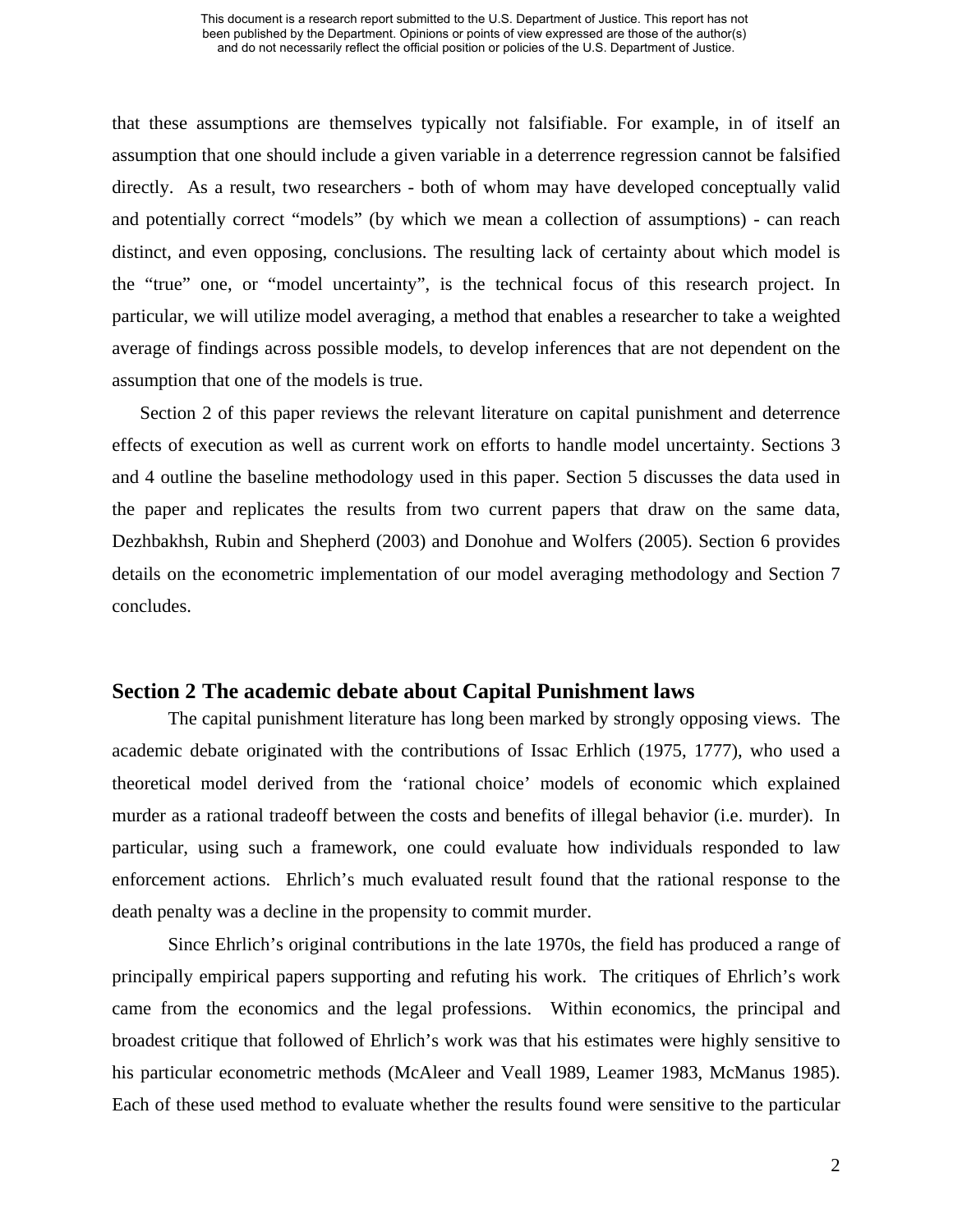assumptions used in setting up the econometric study. In the legal field, Baldus and Cole (1975) and Bowers and Pierce (1975) both argued in the Yale Journal that the results were unfounded.

Though Ehrlich's work has been challenged on many grounds, his principal findings of a deterrent effect within a rational choice model have been supported by many. Our perspective on the literature is that it is characterized principally by studies that ask whether a regressor that proxies for the probability of executions possesses a statistically significant coefficient. Essentially these are all recharacterizations of Ehrlich's original rational choice model interpreted as some type of econometric specification. If the standard of a coefficient's significance is passed, then one sees often some discussion of the magnitude of the coefficient (i.e. the number of murders deterred or caused) and a discussion of alternate models. There are many lines of dispute about the construction of these models and there have been a number of studies on sensitivity adjustments to this basic setup (Isaac Ehrlich and Zhiqiang Liu, 1999, Edward E. Leamer, 1983, Michael McAleer and Michael R Veall, 1989, Walter S McManus, 1985).

Though in principle, the lines of debate are around the end object, whether deterrence is effective, in practice, there is significant dispute about the construction of an appropriate "model". That is, while Ehrlich's concept, and the rational choice framework in general, is instructive in theory, in practice, one can justify conceptually a very wide range of appropriate models. As a result, the field has produce a wide variety of methods employed to support or refute Ehrlich's original conclusion. For the sake of explication, we identify five factors in the capital punishment literature that have been in dispute. These are not claimed to be exhaustive, but are employed in order to illustrate both the range of the debate as well as provide some indication of the connection between a researcher's choice of assumptions and his/her concomitant conclusions The exact nature of these disputed factors is not of particular relevance at this stage. Our Table 1 here serves simply to illustrate that despite the form of statistical machinery brought to bear, there have been opposing conclusions in each case.

## **Table 1: Examples of Specification Variation in Capital Punishment Literature**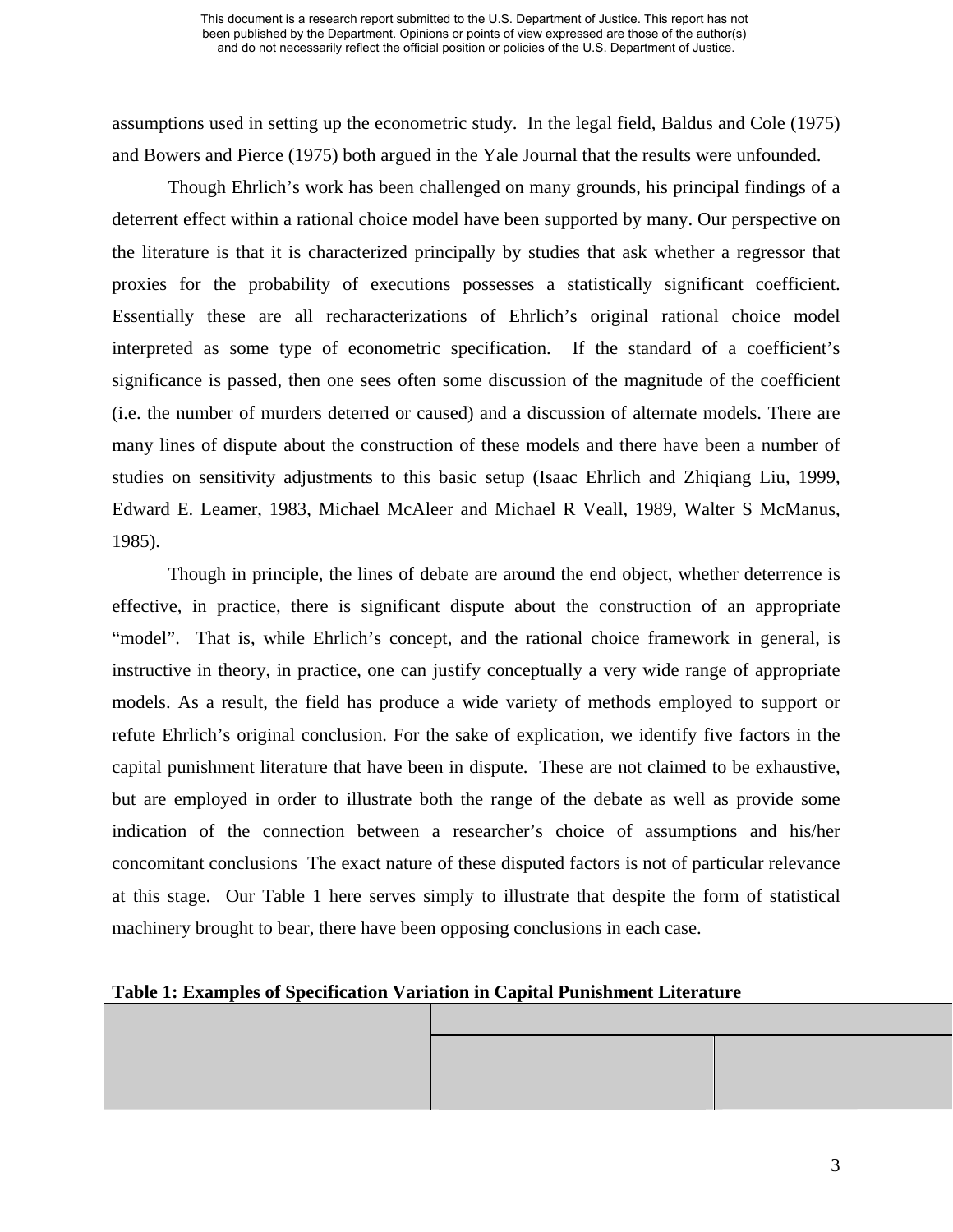| <b>Controls</b>                                   | • Mocan and<br>Gittings (2001)<br>use pardon data.<br>• Shepard $(2003)$<br>studies time on<br>death row. | • Katz et al.<br>$(2001)$ control<br>for prison<br>conditions. <sup>2</sup>    |
|---------------------------------------------------|-----------------------------------------------------------------------------------------------------------|--------------------------------------------------------------------------------|
| <b>Functional</b><br><b>Form</b>                  | • Ehrlich uses a<br>log-log form<br>$(1975, 1977)$ and<br>varies it in<br>Ehrlich and Liu<br>(1999).      | • Passel and<br>Taylor (1977)<br>use a linear<br>form.                         |
| <b>Data</b><br><b>Stationarit</b><br>$\mathbf{y}$ | $\bullet$ Layson (1983,<br>1985) assumes<br>stationarity.                                                 | • Cover and<br><b>Thistle (1988)</b><br>assume non-<br>stationarity.           |
| <b>Time</b><br>period                             | • Chressanthis<br>(1989) uses data<br>from 1966-1985.                                                     | • Grogger<br>$(1990)$ uses<br>California data<br>from 1960-<br>1963.           |
| <b>Data</b><br><b>Choice</b>                      | • Dezhbakhsh et al.<br>$(2002)$ uses<br>county-level<br>panel data.                                       | • Sorenson et al.<br>$(1999)$ uses<br>Texas monthly<br>data from<br>1984-1997. |

As we can see, the choice of functional form, controls variable, etc., and the particular assumption made is non-trivial in the resulting findings. In Ehrlich's original studies he uses a log-log form for his time-series regression and finds evidence of deterrence. Passel and Taylor (1977), using a close copy of Ehrlich's data change the functional form to a linear one and find no deterrence. There are logical arguments to be made for both forms, but one hopes that important policy decisions not rest on a relatively esoteric decision on whether to employ a linear or a logarithmic-transformed series of data. Other issues arise in the use of time-series data – if

 $2^2$  Katz et al find that the conditions are a deterrent, but the death penalty is not.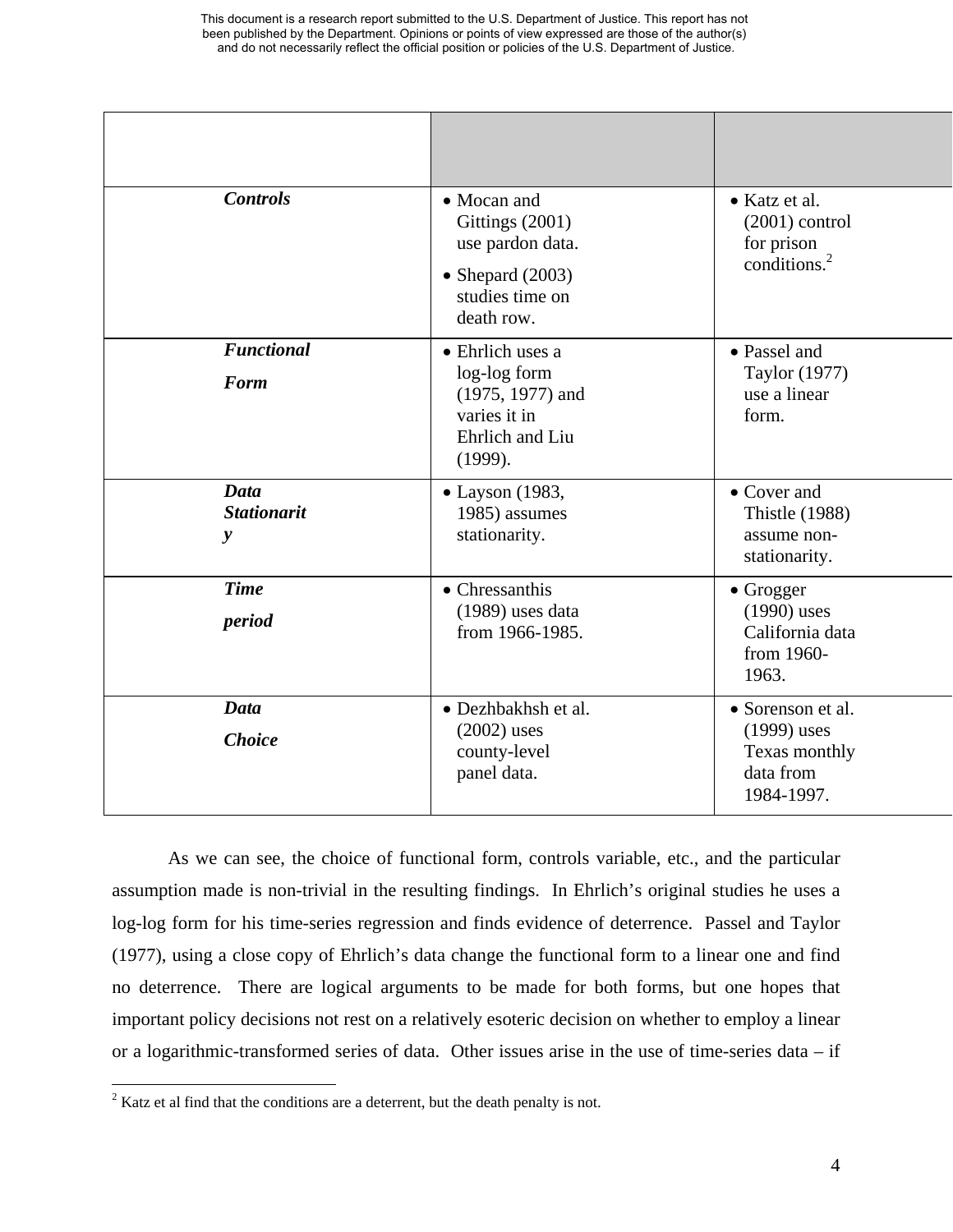the data are non-stationary, it is well known that standard regression results will be biased if series is not differenced prior to analysis. Layson uses original data (1983, 1985) and Cover and Thistle arguing that the data should be differenced, find a reduced result (1988).

The choice of sample also appears to matter to the conclusions reached. Grogger (1990) argues that inspection of daily homicide information from California in the 1960 produces very different results than the original Ehrlich study. Chressanthis (1989) finds a similar result to Ehrlich using an expanded time period from 1996-1985.

Others supporting Ehrlich's conclusions include Brumm and Cloninger, 1996, Cloninger and Marchesini, 2001, Cloninger, 1977, Dezhbakhsh, Rubin and Shepherd, 2003, Dezhbakhsh and Shepherd, 2006, Ehrlich and Gibbons, 1977, Mocan and Gittings, 2003 Yunker, 1976; Others opposing include Bowers and Pierce, 1975, Donohue and Wolfers 2005, Grogger, 1990, Hoenack and Weiler, 1980, Leamer, 1983, McManus, 1985, Passell and Taylor, 1977, Zimmerman, 2004. A good summary of the recent literature and its policy impact can be founding Fagan 2006.

In our empirical work below, we will explicitly handle disputes over controls and over data choice – these appear to be the most salient factors to the debate. While each of these studies is on its own terms a scholarly contribution, from the perspective of policy evaluation, the disparate approaches and concomitant differences in results leave a policymaker with little clear direction. This is unsurprising since "rational choice/economic" models of crime are very qualitative in the sense that they provide little guidance on the choice of control variables, the functional form for statistical analysis, etc. If one thinks of each study as using a particular model of crime, in which a model refers to the choice of data, time period, control variables, and statistical specification, then the source of the wide range of claims in the capital punishment literature is *model uncertainty.* 

While most deterrence studies acknowledge the problem of model uncertainty, in practice, this amounts to considering relatively small adjustments to an initial baseline model. Though in these literatures the range of such modifications can be very wide – even into the thousands of specifications - such an approach may be faulted for two reasons. First, the model "spaces" considered are arbitrary and small in the sense of constituting a local neighborhood of the baseline model within the space of possible models. Second, such methods provide no guidance on how to integrate findings across models. For example, suppose one finds a deterrent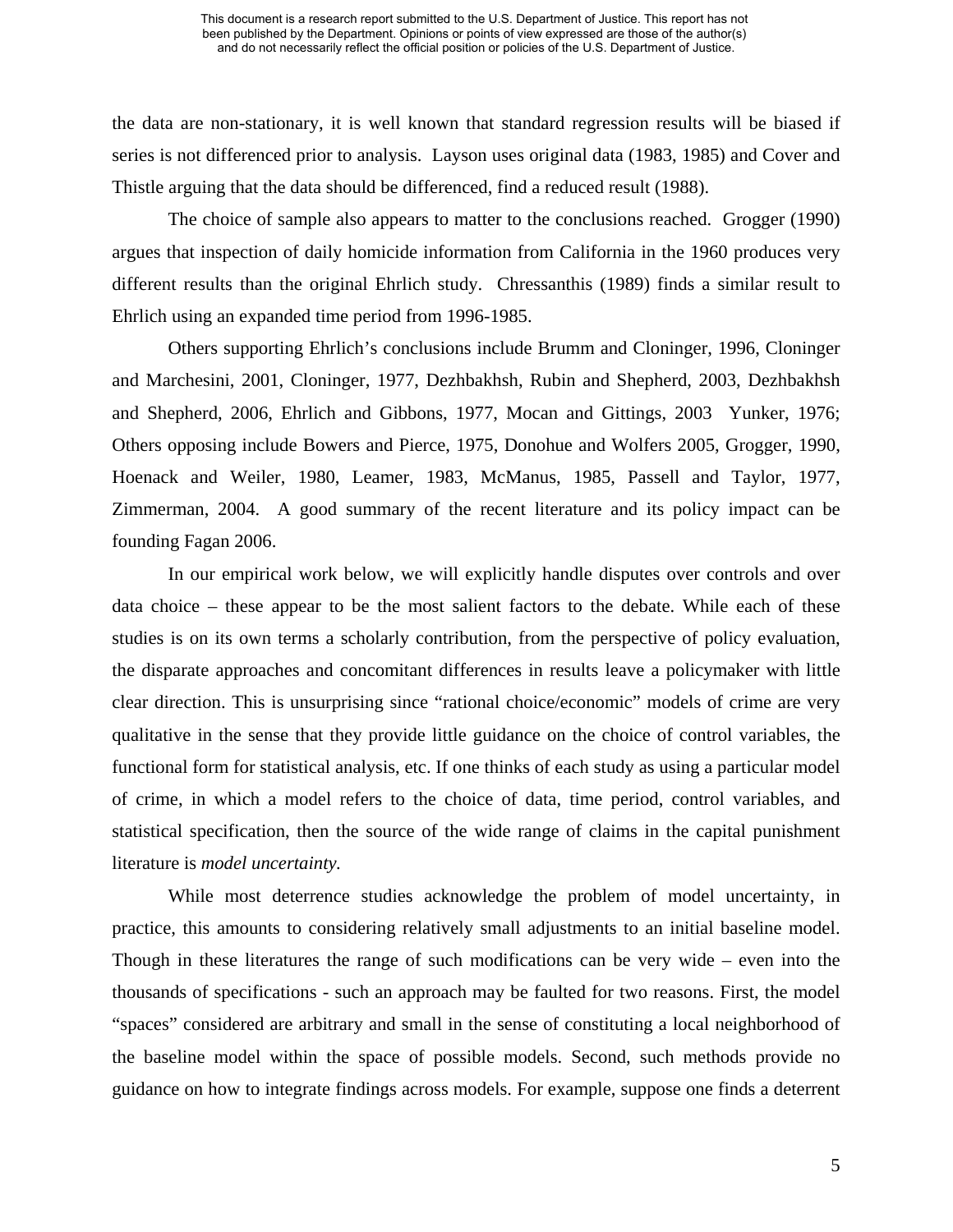effect under one group of model specifications but no effect under another set, what should a policymaker conclude?

## **Literature on prior efforts to handle model uncertainty**

Some authors have attempted to address this issue in the past. We discuss a few such efforts here. First, the topic was addressed with a technique called Extreme Bounds Analysis (Edward E. Leamer, 1983). Applying Extreme Bounds Analysis on a coefficient estimate involves estimating a set of alternate model specifications and seeing how the coefficient estimate changes. If the sign of the coefficient is not constant, i.e. it "flips" across specifications, one concludes that the evidence is "fragile". This strategy suffers from two problems. One, the conclusion of fragility can be influenced by the choice of coefficient that one considers; that is, if one were to choose another coefficient the results for the original choice may change. Second, the procedure fails to fully integrate information across the complete set of models that are analyzed – as it does not account for goodness of fit differences across models. Moreover, extreme bounds analysis concludes evidence is fragile even when, out of 1000 regressions, 999 produce a positive coefficient estimate and 1 produces a negative estimate. Brock, Durlauf and West (2003) in fact show that extreme bound analysis implies a special and extreme form of risk aversion if one uses it to guide policy decisions.

Second, McManus (1985) used a precursor of sorts to the method advocated in our paper. McManus' paper applied a Bayesian-style analysis to look at the importance of a researcher's prior views on the results of a deterrence study of capital punishment. He specified five distinct views of the world and posited a method by which such views would be implemented in a deterrence study. The intuition behind his study is straightforward and appropriate; he found that even by specifying a very small number of models, the results can be quite varied.<sup>3</sup> This method had two problems. One, the number of models in his study is quite limited, and thus subject to a similar type of critique that we have leveled at the remainder of the deterrence literature. Though, in his defense, McManus is quite disciplined about including varied models. Two, in the past 20 years, the statistical machinery to integrate models in a Bayesian context, now often called model averaging, has been greatly developed.

<sup>&</sup>lt;sup>3</sup> McManus called the models in his papers "beliefs". Since we use the term beliefs to discuss priors on variable inclusion, discussed below, we match terminology by using "models" here.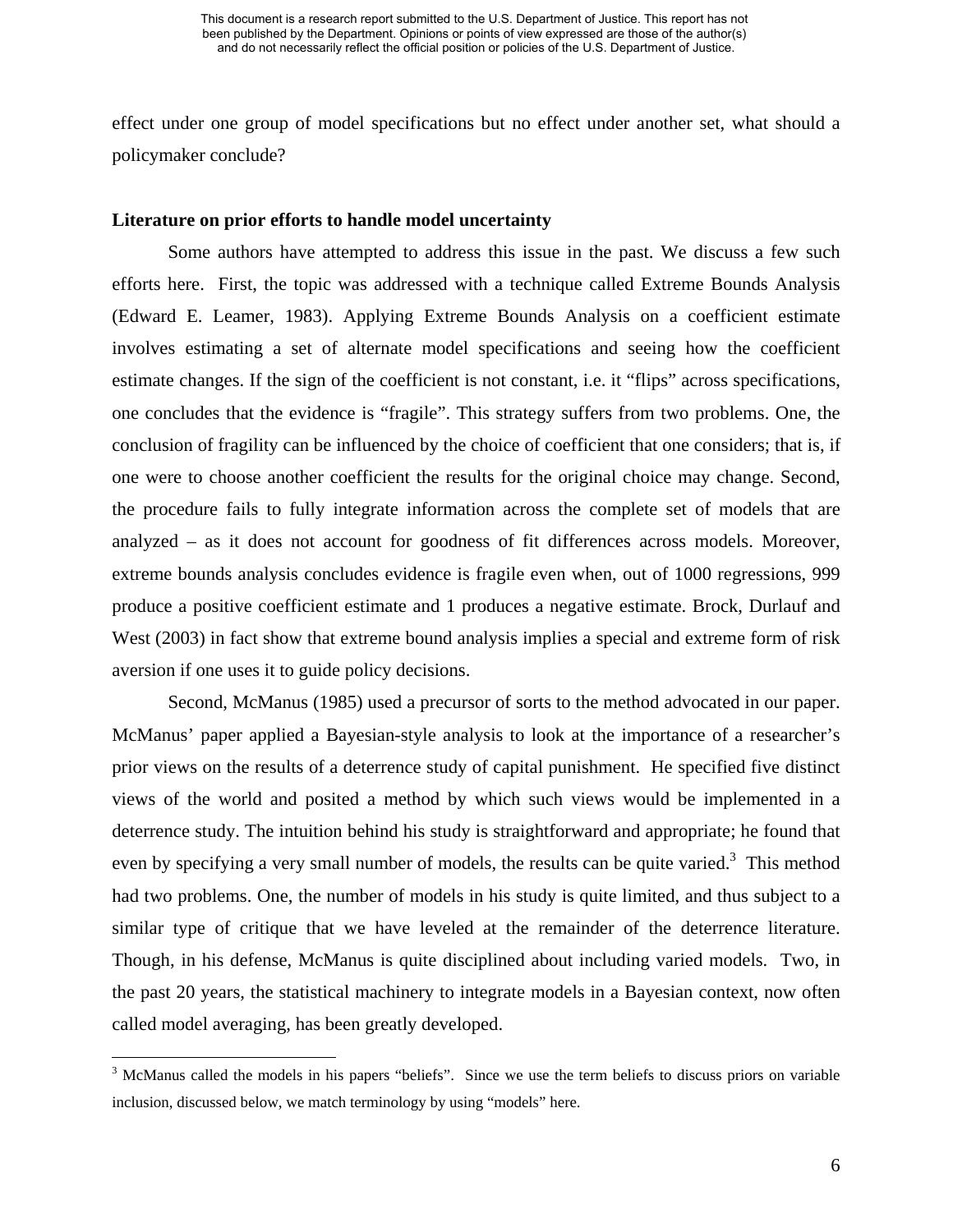A growing literature has emerged in the use of this method known as model averaging. The basic concept is not far removed from McManus. It seeks to avoid researcher bias in the determination of variable choice, specification choice, etc. by including a large set of possibilities into a single analysis. The earliest discussion of model averaging is Leamer (1978) but the approach seems to have been dormant until the middle 1990's; Draper (1995), Raftery (1995), and Raftery, Madigan and Hoeting (1997) apparently initiated recent interest. Useful introductions are available in Wasserman (1996) and Hoeting, Clyde, Madigan and Raftery (1999). Model averaging has been advocated and employed in Brock and Durlauf (2001a), Brock, Durlauf and West (2003), Fernandez, Ley and Steel (2001), Sala-i-Martin, Doppelhofer, and Miller (2004) and Masanjala and Papageorgiou (2004b). We continue in the next section to explain the nature and implementation of model averaging.

# **Section 3 Model Uncertainty and Model Averaging**

As the prior section illustrates, the existing research on this topic comes to sufficiently differing conclusions predicated upon one or more underlying assumptions to call into question the ability of any single model to explain the impact of deterrence laws. Such dependence on the specifics of research design, from data cleaning to aggregation to model choice, forms the basis for the use of averaging techniques. That is, since relatively minor variations in model or variable choice can lead to dramatic changes in conclusions, one suspects that inclusion of the information content of all of these models would lend itself to conclusions upon which policymakers could be more confident. This section will describe a method which accounts for model uncertainty and places into a form that is easily interpretable to policymakers.

This project intends to account explicitly for model uncertainty in the analysis of deterrence laws. We will follow the model averaging literature as our mechanism for dealing with model uncertainty. We will adapt the general framework that has been developed in the statistics literature; however, we will use standard frequentist estimators.<sup>4</sup> This frequentist approach to model averaging is described in Sala-i-Martin, Doppelhofer, and Miller (2004) and Brock, Durlauf, and West (2003). The basic idea of model averaging is straightforward. Consider an object of interest – in this case the difference in crime rates under alternate laws – and take a

<sup>&</sup>lt;sup>4</sup> Within the statistics literature, model averaging is usually done in Bayesian contexts. A full discussion of the difference between Bayesian and Frequentist approaches is beyond this paper.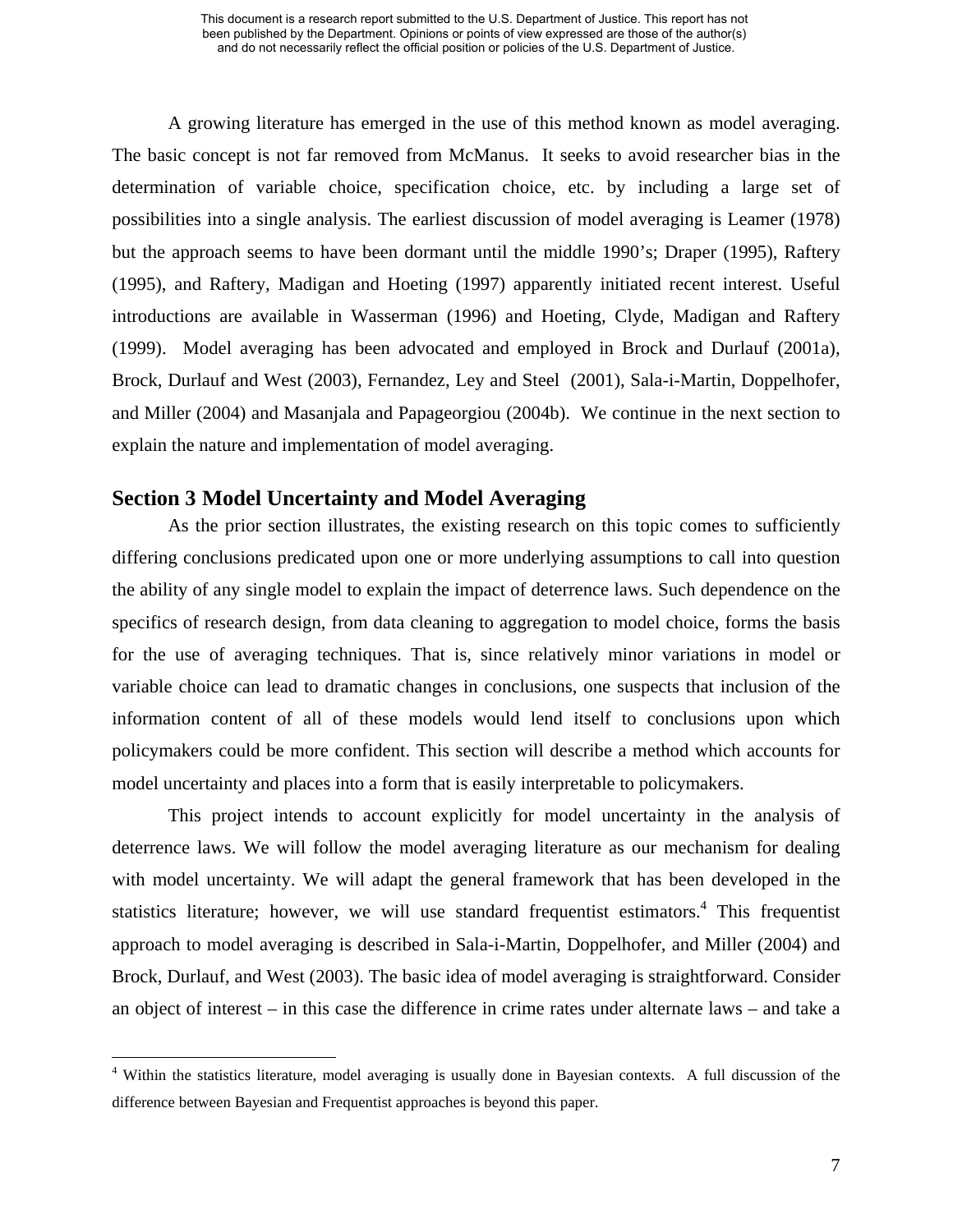*weighted* average of the findings across all possible models that can explain the effect. Each model's effect is weighted based on its ability to explain the data.

To see how this procedure` works intuitively, consider the question of modeling time trends in deterrence regressions. One of the sources of the different findings in Dezhbakhsh, Rubin and Shepherd and Donohue and Wolfers is the choice of data to use. Donohue and Wolfers argue that excluding a single state (CA or TX) from the Dezhbakhsh, Rubin and Shepherd data is a major source of the difference in findings. One can think of this disagreement as a reflecting a simple form of model uncertainty in that the model space has only two elements: a set of data that includes CA and one that does not. (There are of course many other differences between the two papers, but we ignore those for expositional reasons). How would we propose adjudicating the disagreement? We would argue that one should average the estimates from the two studies by taking a weighted average of the results from each, where the weights are posterior model probabilities.<sup>5</sup> Dezhbakhsh, Rubin and Shepherd can be interpreted as placing a prior probability of 1 on the model with data that includes CA whereas Donohue and Wolfers place a prior probability of 1 on the model without CA. By setting these two cases alongside one another, it is possible to evaluate the relative probability that each can describe the data used.

More generally, the structure of model averaging may be understood as follows. Suppose one wishes to produce an estimate of some object of interest  $\delta$  which measure the effects of a policy. In the context of the capital punishment literature,  $\delta$  tends to be the coefficient on the execution variable in some deterrence regression. Conventional statistical methods may be thought of as calculating an estimate that is model specific,  $\hat{\delta}_m$ . In the model averaging approach, one attempts to eliminate conditioning on a specific model. To do this, one specifies a set or space of possible models *M*. The true model is of course unknown, so from the perspective of the researcher, each model will have some probability of being true.<sup>6</sup> These probabilities depend on the relative goodness of fit of the different models given available data *D* as well as the prior beliefs of the researcher (something we discuss below); hence each model will have a posterior probability:  $\mu(m|D)$ . This can be read as the probability of a given model (*m*)

 $<sup>5</sup>$  This can be thought of simply as the conditional probability that a given model describes the data. We discuss this</sup> at greater length below.

<sup>&</sup>lt;sup>6</sup> If one model is true then this method produces a probability of 1 for that model and zero for all others.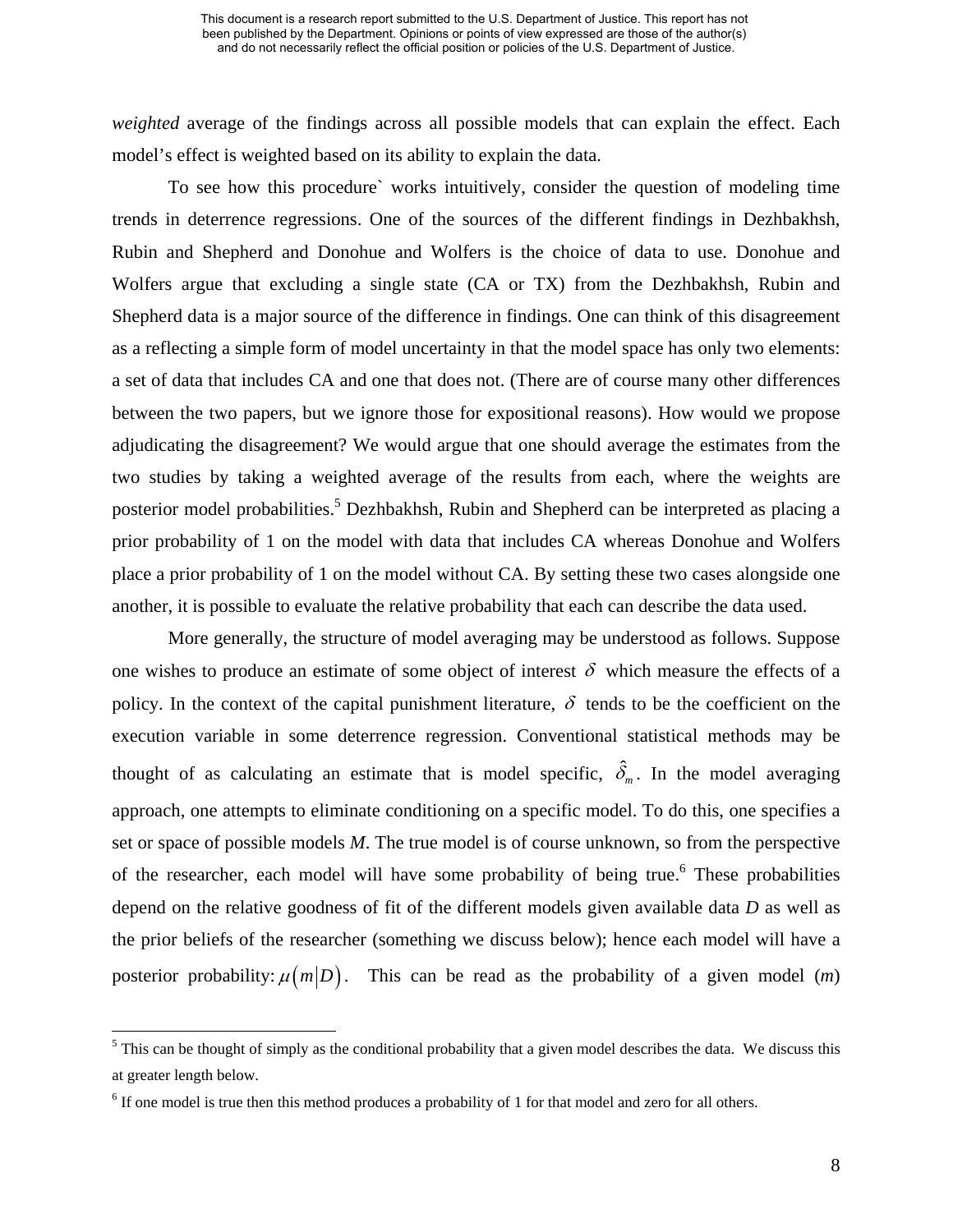conditional on data available, *D*. These posterior probabilities allow us to average the modelspecific estimates:  $\hat{\delta} = \sum \hat{\delta}_m \mu$  $\hat{\delta} = \sum_{m} \hat{\delta}_{m} \mu\left(m|D\right)$ 

The estimate  $\hat{\delta}$  thus accounts for the information contained in each specific model about  $\delta$  and weights this information according to the likelihood the model is the correct one. As suggested above, in the case that a single model is true, it will receive a weight of 1. Brock et al. (2003) argue that the strategy of constructing posterior probabilities that are not modeldependent is the appropriate one when the objective of the statistical exercise is to evaluate alternative policy questions such as whether to implement capital punishment in a state. Notice that this approach does not identify the "best" model; instead, it studies the effect of the policy, i.e. the parameter  $\delta$ . Thus, while the exercise could in theory find a single model with weight of one, in practice, a finding that a give model, *m\**, within some space *M*, has the highest conditional probability of describing the data is not a recommendation to select that model. Instead, it merely identifies that model as being the one that has the largest contribution to  $\hat{\delta}$ .

Notice that averaging across models means that a key role is played by the posterior model probabilities. Using Bayes rule, the posterior probability may be rewritten as

$$
\mu(m|D) = \frac{\mu(D|m)\mu(m)}{\mu(D)} \propto \mu(D|m)\mu(m). \tag{1}
$$

The calculation of posterior model probabilities thus depends on two terms. The first,  $\mu(D|m)$ is the probability of data given a model. Raftery (1996) has developed a proof to illustrate that the probability of a model given a dataset can be calculated using the ratio of a given model's likelihood to the sum of the likelihood of all models in the space  $M$ .<sup>7</sup> This derivation allows us to use the likelihood of a given model for  $\mu(D|m)$ . The second term,  $\mu(m)$ , is the prior probability assigned to model  $m$ . Hence, computing posterior model probabilities requires specifying prior beliefs on the probabilities of the elements of the model space *M* (see below).

# *Calculating Variance of* ˆ<sup>δ</sup>

 $<sup>7</sup>$  A full discussion of the derivation of</sup>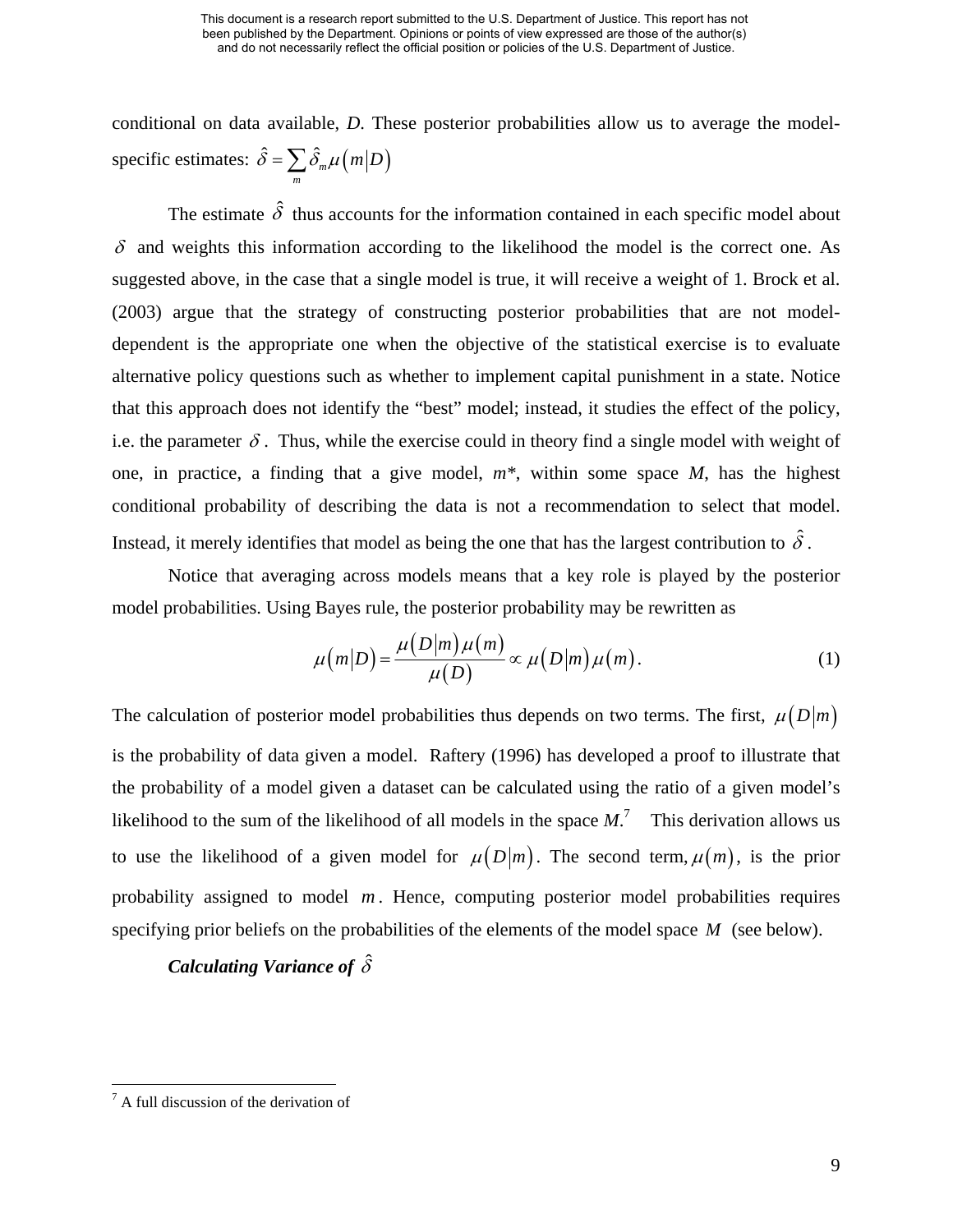Applying the concepts above, one can compute the uncertainty, i.e. variance, associated with an estimated policy effect when one avoids conditioning on knowing the true model. This variance is written as:

$$
var\left(\hat{\delta}\right) = \sum_{m \in M} \mu\left(m|D\right) var\left(\hat{\delta}_m\right) + \sum_{m \in M} \mu\left(m|D\right) \left(\hat{\delta} - \hat{\delta}_m\right)^2 \tag{2}
$$

This formula illustrates how model uncertainty affects the overall uncertainty one should associate with given parameter estimates. The variance of  $\hat{\delta}$  consists of two separate parts. The first,  $\sum \mu \big( m \big| D \big)$ var $\big( \hat{\delta}_{\scriptscriptstyle m}$  $m \in M$  $\mu(m|D)$ *var*  $(\delta)$  $\sum_{n \in M} \mu(m|D) \text{var}(\hat{\delta}_m)$ , is a weighted average of the variances for each model and is effectively the same construction as the estimate itself. The second term however, reflects the variance across models in  $M$ ; this reflects that the models are themselves different. This term,  $\sum \mu(m|D) (\hat{\delta} - \hat{\delta}_m)^2$  $m \in M$  $\mu(m|D)(\hat{\delta}-\hat{\delta})$  $\sum_{n \in M} \mu(m|D) (\hat{\delta} - \hat{\delta}_m)^2$ , is not determined by the model-specific variance calculations and in some sense captures how model uncertainty increases the variance associated with a parameter estimate relative to conventional calculations. To see why this second term is interesting, suppose that  $var(\hat{\delta}_m)$  is constant across models. In general, one should not conclude that the overall variance is equal to this same value. So long as there is any variation in  $\hat{\delta}_m$  across models, then  $var(\hat{\delta}_m) < var(\hat{\delta})$ ; the cross model variations in the mean increase the uncertainty (as measured by the variance) that exists with respect to  $\delta$ .

The importance of this last section is that model averaging not only permits policymakers to account for differences in predictions of the direction of effect of capital punishment, but it also allows policymakers to have a greater understanding of the errors in these predictions of the effects of changes in these policies. Once such additional variance has been accounted for, a finding of a significant effect (positive or negative) of deterrence laws allows a policymaker to have that much more confidence about her decisions.

## **Section 4 Uncertainty over Data**

As we discussed in the section above, it appears that policy conclusions from this literature depend in part on the construction of datasets used. This is important in this context as much of the debate over the effect of capital punishment has included differences over the choice of data construction (see Table 2, Panels D and E for example).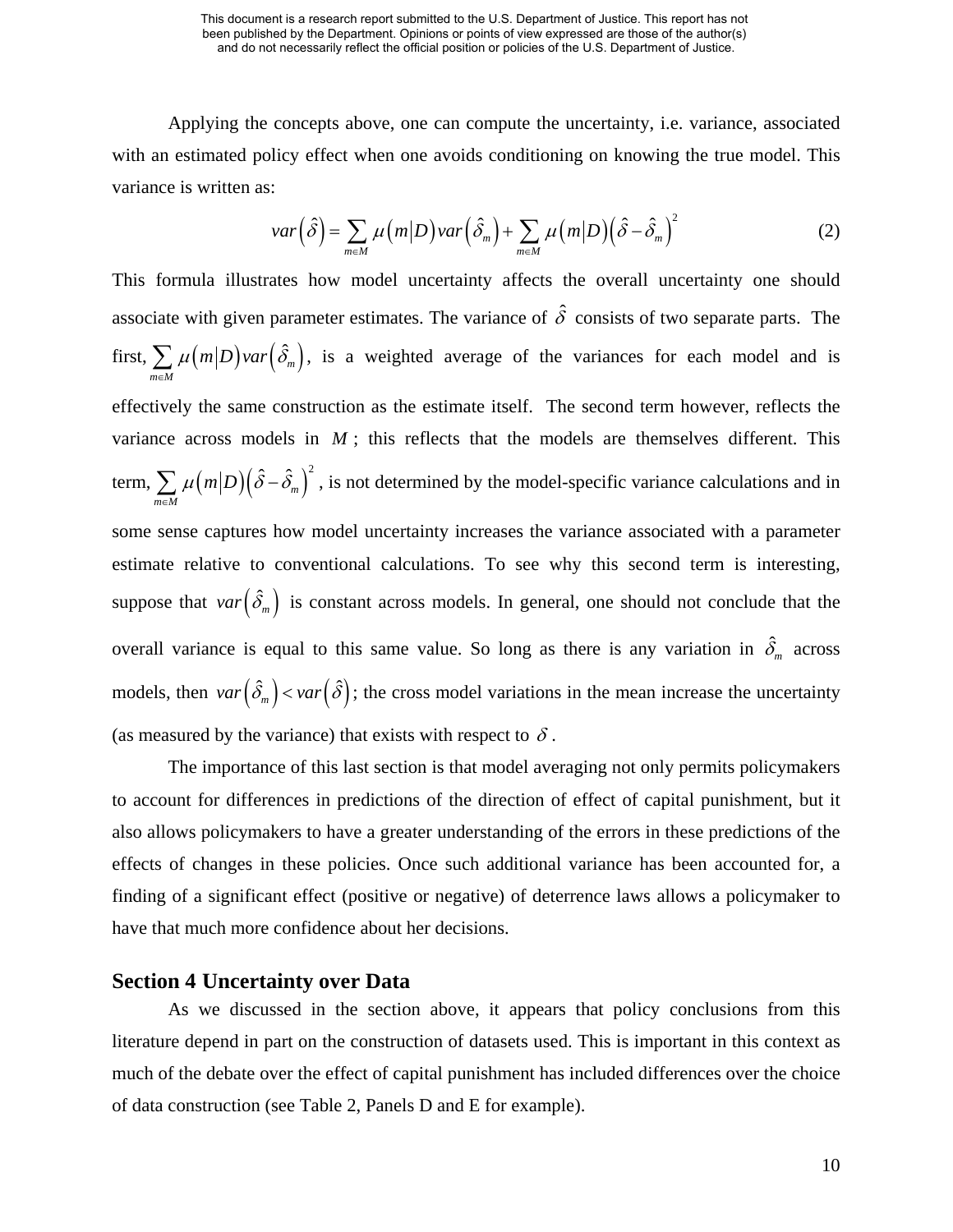As such, an innovation in this paper is a generalization of the model averaging methodology from section 4. In the language of the Section above, the coefficients,  $\hat{\delta}$ , calculated above would need to be the weighted average of all models in the space *M* as well as across data choices *D*. As such, we can adapt the results above such that we integrate over the space of data possibilities as well.

We can generalize the above 
$$
\hat{\delta} = \sum_{m} \hat{\delta}_{m} \mu \left( m | D \right)
$$
 to allow for difference in data as well.

$$
\hat{\delta} = \sum_{d \in D} \sum_{m \in M} \hat{\delta}_m \mu \big( m \big| d \big) \mu \big( d \big) \tag{3}
$$

where the  $\mu(d)$  are the prior probabilities associated with each possible dataset. This allows one to average over all combinations of data and models to produce a single weighted parameter,  $\hat{\delta}$  .

There are some technical differences in the application of data uncertainty. While a full discussion of these is beyond the scope of this paper, there are two issues at hand. The first is whether in the calculation of posterior probabilities conditional on a set of data *d*, one assumes the existence of a correct data set. In our setup here, we effectively interpret a model-dataset pair as a type of model, thus making no assumption on the validity of the data themselves. Second, in order to calculate  $\hat{\delta}$ , one needs that the probability  $\mu(m|d_1)$  can be compared to  $\mu(m|d_2)$ , where  $d_1, d_2 \in D$ . Effectively, this means that we need for likelihood to be comparable across data. We sidestep the issue by calculating our the posterior probabilities within each data before comparing across them – this means that the comparison across datasets is done at the level of relative likelihoods.

With this caveat, the implementation of uncertainty over data is effectively the same as implementation over models alone.

# **Section 5 Replicating Dezhbakhsh, Rubin and Shepherd and Donohue and Wolfers.**

One of the prominent papers arguing for the presence of a deterrent effect of capital punishment is Dezhbakhsh, Rubin and Shepherd (2003). They use county-level data for the postmoratorium period (1977-1996), at the time the most detailed and disaggregate dataset to have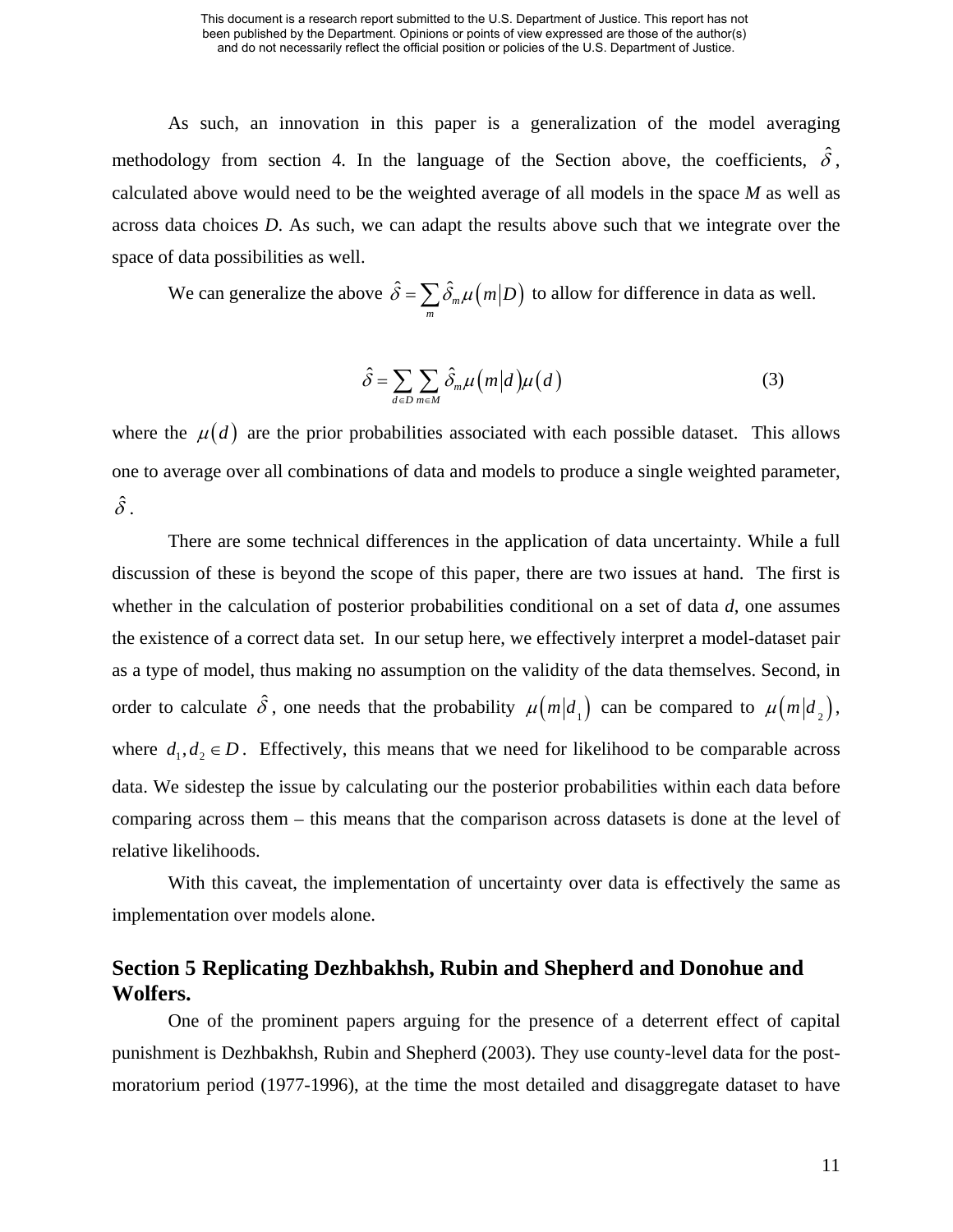been used. The data is publicly available from the Department of Justice's Bureau of Justice Statistics, the FBI's Uniform Crime Reports, and the Bureau of the Census. Donohue and Wolfers (2005) replicate many of the results in Dezhbakhsh et al.'s, and we use data provided by Dezhbakhsh, Rubin and Shepherd in this section to replicate and discuss the results from both papers. Both papers estimate some version of a deterrence regression drawn from Ehrlich (1977). That is, the murder rate is a function of three principal deterrence variables: the probability of arrest, the probability of receiving a death sentence conditional of being arrested, and the probability of being executed conditional on receiving a death sentence. Of course, all of the specifications have various demographic and economic control variables added. They include controls for the aggravated assault rate, the robbery rate, the population proportion of 10-19 year olds, 20-29 year old, demographic percentages of blacks, percentage of non-black minorities, percentage of males, the percentage of NRA members, real per capita income, real per capita income maintenance payments, real per capita unemployment insurance payments, and the population density.

Thus, the principle regression is:

$$
\frac{Murders_{c,s,t}}{pop_{c,s,t}} = \delta_0 + \delta_1 \frac{HomicideArrests_{c,s,t}}{Murders_{c,s,t}} + \delta_2 \frac{DeathSentences_{s,t}}{Arrests_{s,t-2}} + \delta_3 \frac{Execution_{s,t}}{DeathSentences_{s,t-6}} + \gamma_1 \frac{Assaults_{c,s,t}}{Population_{c,s,t}} + \gamma_2 \frac{Robberies_{c,s,t}}{Population_{c,s,t}} + \gamma_3 Demographics_{c,s,t} + \gamma_4 \frac{NRAMembers_{s,t}}{Population_{c,s,t}} + \sum_c \gamma_{\gamma,county_c} + \sum_t \gamma_{s,t} time_t + \eta_{s,t} + \varepsilon_{c,s,t}
$$
\n(4)

They use first stage regressions to estimate their variables of interest as follows:

$$
\frac{HomicideArrests_{c,s,t}}{Murders_{c,s,t}} = \psi_0 + \psi_1 \frac{Murders_{c,s,t}}{Pop_{c,s,t}} + \psi_2 PolicePayroll + \sum_t \psi_{3,t} time_t + \varepsilon'_{c,s,t}
$$
(5)

*DeathSentences<sub>s,t</sub>* = 
$$
\theta_0 + \theta_1 \frac{Murders_{c,s,t}}{pop_{c,s,t}} + \theta_2
$$
*JudicialExpress* +  $\theta_3$ *Partis an Influence*  
+  $\theta_4$ *Admissions* +  $\sum_t \theta_{5,t}$ *time<sub>t</sub>* +  $\varepsilon$ <sup>"</sup><sub>c,s,t</sub> (6)

$$
\frac{Executions_{s,t}}{DeathSentences_{s,t}} = \phi_0 + \phi_1 \frac{Murders_{c,s,t}}{pop_{c,s,t}} + \phi_2 JudicialExpress + \phi_3 PartisanInfluence
$$
  
+  $\sum_{i} \phi_{4,i} time_i + \varepsilon_{oc,s,t}^m$  (7)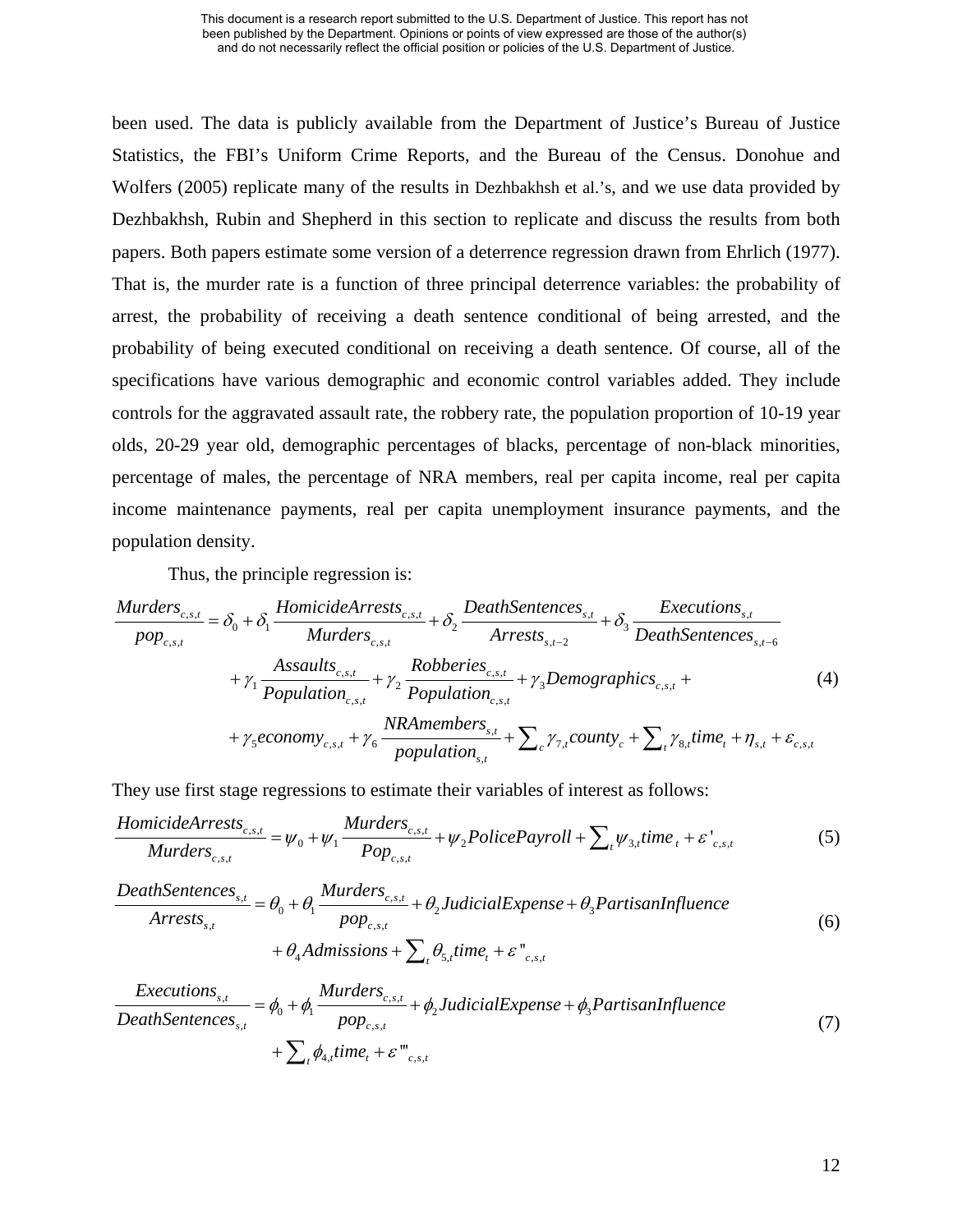In these cases, we have followed the notation from Donohue and Wolfers. The variable  $pop_{c,s,t}$ indicates the population in county *c*, state *s*, and time *t*, divided by 100,000. Partisan influence in the Republican presidential candidate's vote share in the most recent election, and Admissions is the prison admission rate. Note that some of the key variables are estimated at the state level (the subscript  $c$  is omitted in these cases).<sup>8</sup> Additional information is available in the original text.

Tables 3 and 4 in Dezhbakhsh, Rubin and Shepherd (p 362-363) present the results from Equation 3 given six different versions of the variable *Executions DeathSentences* . Their measures of

execution probabilities in the six columns are as follows:

$$
Columns 1 and 4: \frac{Executions_{s,t}}{DeathSentences_{s,t-6}}
$$
\n(8)

$$
Columns 2 and 5: \frac{Executions_{s,t+6}}{DeathSentences_{s,t}}
$$
\n
$$
(9)
$$

Columns 3 and 6: 
$$
\frac{\sum_{t=-3}^{3}Executions_{s,t}}{\sum_{t=-9}^{4}DeathSentences_{s,t}}
$$
 (10)

Columns 1-3 omit observations in which there are no death sentences. Columns 4-6 use a method to use the probability of the most recent year which had a death sentence. Donohue and Wolfers' Table 7 (p 824) repeats the results. While both papers provide a wide variety of other information, we focus on this Table as it provides a useful case to illustrate our points.

Table 3 below reproduces the Dezhbakhsh, Rubin and Shepherd results. No computation has been done here, the information has simply been transferred for comparability. The basic point made is that all of the coefficients are negative in sign and most are significant at the 5% level. When translated into a calculated number of lives saved per execution, the estimates range from 19 to 36 persons.

Table 4 below replicates the Donohue and Wolfers innovations. Donohue and Wolfers have graciously provided their data and code to us, and we use these to produce Table 4 in its entirety. They have made minor modifications to the Dezhbakhsh, Rubin and Shepherd

 $8$  It is worthwhile at this stage to point out that DRS use a combination of county and state effects to predict countylevel murder rates. We will not discuss the merits (or difficulties) of this type of estimation strategy other than to comment that it will not impact the model averaging exercise that we are conducting.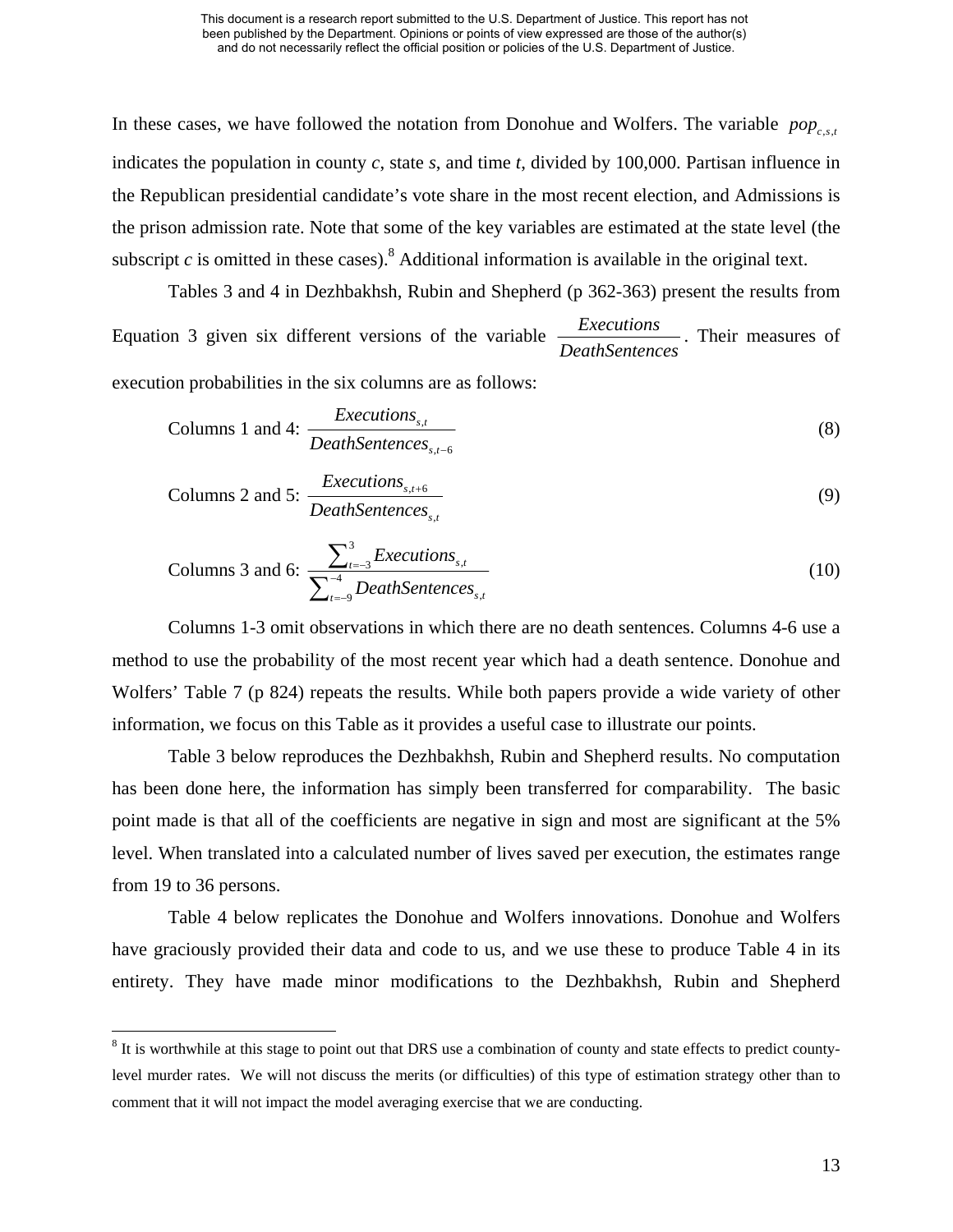construction to illustrate the sensitivity of the original results. The three innovations they made were to include only a single voting variable instead of six in the first stage regressions (see Appendix for full specification), and to drop Texas or California from the analysis. Each of these three analyses causes the signs to reverse. That is, each execution is predicted to *increase* the murder rate.

## **Section 6 Model Averaging Results**

In this section, we present results from the model averaging methods describing in the above two sections. As mentioned, Table 3 and Table 4 below are the second stage regression results from Donohue and Wolfers. The appendix contains information for all variables as well as detail on each regression specification.

After reproducing the basic result from Dezhbakhsh, Rubin and Shepherd and Donohue and Wolfers, we use the theory from Section 3 and Section 4 above to estimate the weighted average coefficients in a variety of cases. The mechanism here is to provide the highest weight to those models most likely to explain the data. While Table 4 illustrates the apparent sensitivity of the Dezhbakhsh, Rubin and Shepherd estimates appear to specification, this is not necessarily an indication that their conclusions are incorrect. If Donohue and Wolfers picked unlikely models or data, one should be skeptical of their associated conclusions.

We will estimate the results in a number of ways. Table 5 allows for averaging across models and data in different combinations. To begin, we treat the Dezhbakhsh, Rubin and Shepherd first-stage regressions as given and estimate model averaged coefficients for the six regressions in panel A of the Table 3. That is, we re-estimate their first stage regressions, assuming that these specifications are 'correct'. Using the predicted variables

These six specify different methods of proxying for expectations of criminals regarding the various deterrence variables. Each dependent variable is the murder rate per 100,000 population. The six different dependent variables are defined slightly differently by Dezhbakhsh, Rubin and Shepherd, but are all various proxies for the way that individuals form expectations of deterrence variables.

Our estimates in Table 5 take the Dezhbakhsh, Rubin and Shepherd data, their choice of candidate variables, as given. Once the first stage regressions are complete, we define the model space as all possible combinations of 12 of their most important variables. Thus, for each of the 6 deterrence proxies specified, we run  $2^{\wedge}12=4096$  regressions of the form in equations 3-6. The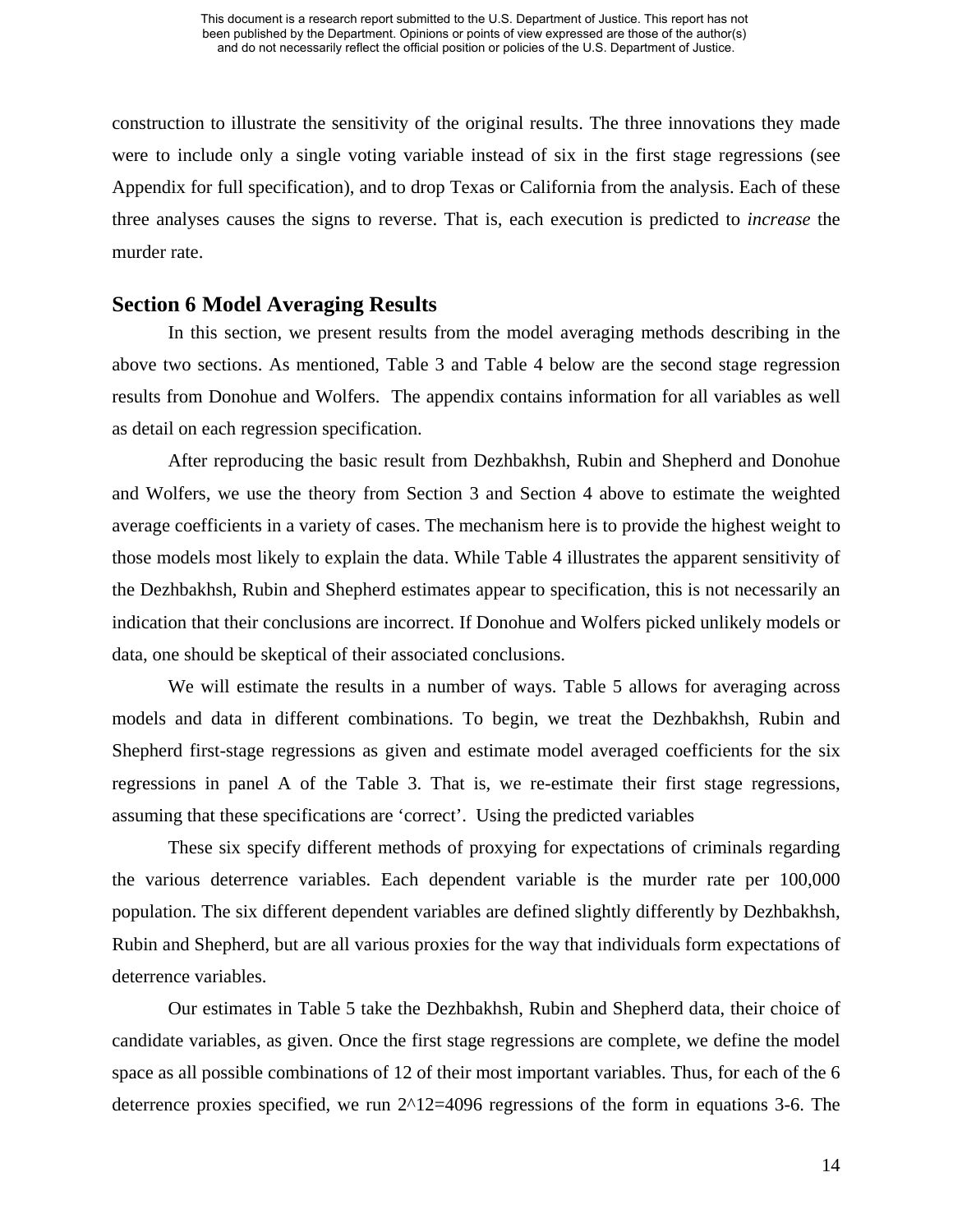variables that we consider are the aggravated assault rate, the robbery rate, the population proportion of 10-19 year olds, 20-29 year old, demographic percentages of blacks, percentage of non-black minorities, percentage of males, the percentage of NRA members, real per capita income, real per capita income maintenance payments, real per capita unemployment insurance payments, and the population density. For each column 1-6, we report the model and data averaged coefficients on the probability of arrest, the probability of death sentence, and the probability of execution. All 18 of the key model average coefficients in the 6 columns are insignificant. The signs are positive in most cases, which would reject the Dezhbakhsh, Rubin and Shepherd conclusions, but the standard errors are very large. The estimated lives saved trade off are all negative and large. We also report a calculation for the implied trade off in terms of net lives saves from each execution. A positive number in this row suggests that an execution produces the social benefit of savings lives by deterring future murders. Each of the six here are negative, but also with very large standard errors.

Our next step is to incorporate some of the critiques of Donohue and Wolfers into our model and data averaging techniques.<sup>9</sup> First, we illustrate the results of averaging over only a number of different data possibilities. Donohue and Wolfers suggest three simple data modifications that they show to have a large impact on the Dezhbakhsh, Rubin and Shepherd results (see Table 4). We test this hypothesis by specifying four sets of data: the original Dezhbakhsh, Rubin and Shepherd data, as well as three additional datasets as suggested by Donohue and Wolfers. The three modifications are 1) using a single voting variables, 2) dropping Texas, and 3) dropping California. In the first case, the voting variables are the percentage of statewide votes going to the republication presidential candidate in each of six elections. This produces six distinct variables. In the cases where we produce results for the first change in data specification, we use on the vote percentage from the most recent election. We assign a prior probability to the Dezhbakhsh, Rubin and Shepherd data of ½ and a probability of

 $9<sup>9</sup>$  A couple of technical notes are relevant at this stage. First, the development of model averaging techniques to date has been limited to certain types of regression. To use instrumental variables regression in a model averaged context, there is some outstanding debate about whether one should "select" an optimal first stage model or use model averaged coefficients for use the second stage. To be consistent with the remainder of the paper, we use model averaged coefficients in Table 8 to produce our fully model averaged results. As well, to be able to interpret variance estimates in a model averaged context, one must use standard OLS techniques.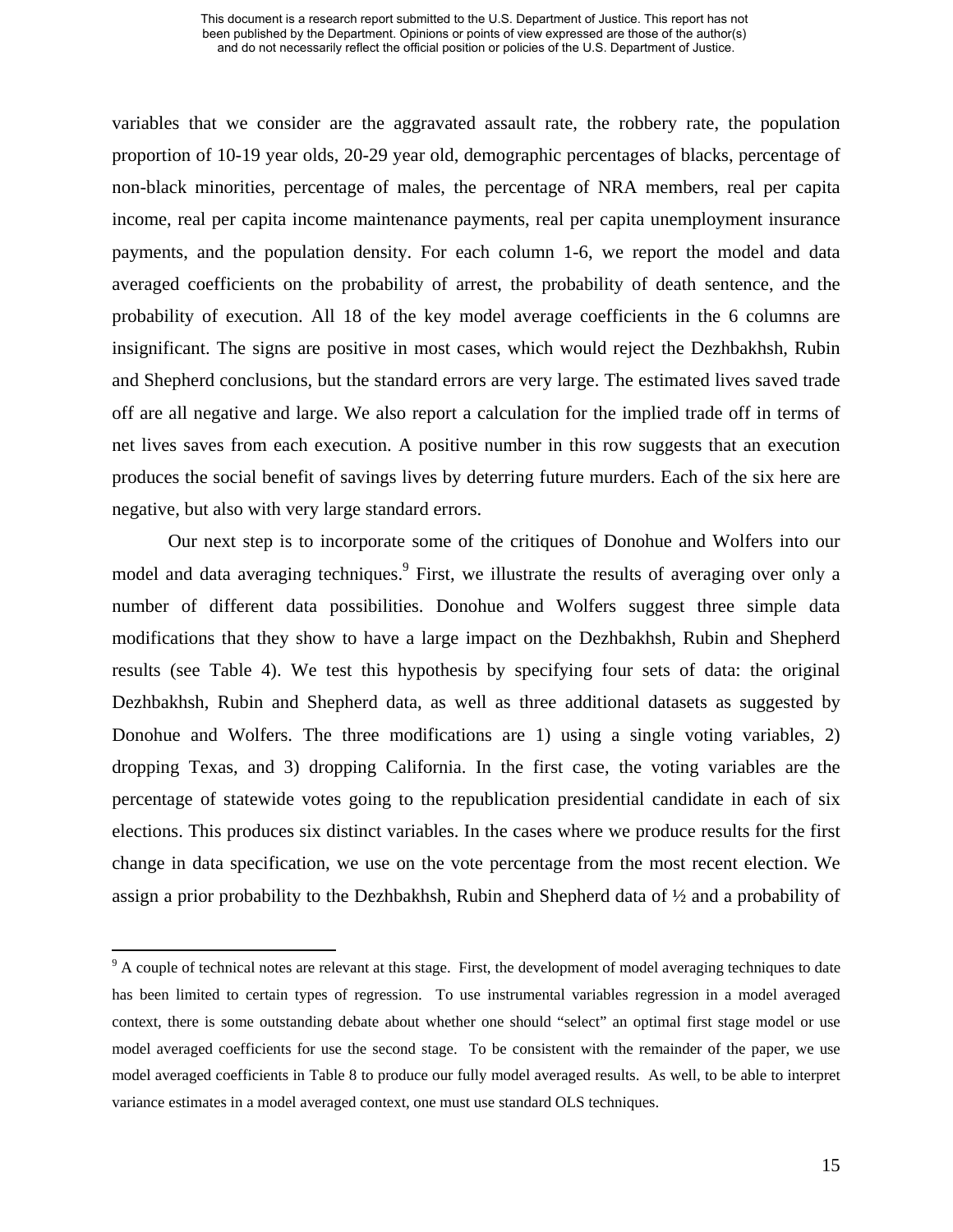1/6 to each of the three Donohue and Wolfers models, such that the combined probability of the Donohue and Wolfers models is equal to  $\frac{1}{2}$  as well. We use the baseline specification from Dezhbakhsh, Rubin and Shepherd for both the first and the second stage regressions. Table 6 reports the same 18 coefficients as in Table 5, and repeats the net lives analysis. Again, the results show very large standard errors in all cases.

The subsequent Table 7 combines the methods used in Table 5 and Table 6 such that the averaging takes place over both the second stage as well as over data. We continue the priors assignment used for the two previous tables. Each of the 4096 models receive equal weight and the data possibilities are weighted at  $\frac{1}{2}$ , 1/6, 1/6, 1/6. As in Table 5 and Table 6, the results again show very large standard errors.

Finally, Table 8 shows MA coefficients where we allow for a large model space in the first stage regressions as well. In this case, we specify that for each of the 14 first stage regressions, we allow for 2^12 unique possible models. In the first stage regressions, we iterate over either seven or twelve variables in most cases. The variables are police expenditure, judicial expenditure, assault rate, robbery rate, state NRA membership, prison admissions, and either one or six voting variables as discussed above. As Dezhbakhsh, Rubin and Shepherd and Donohue and Wolfers have done, we use the predicted values of the variables from the first stage regressions in our second stage. In our case, instead of using the OLS coefficients in each case, we averaged coefficients for each of the 14 specifications. These new predicted variables are then used in the second stage regressions. As in Tables 4 and 6, the second stage regressions are also estimated using the averaging methods described. Again the results are that none of the 18 coefficients are significant.

The summary table below provides a quick reference for the exercises conducted.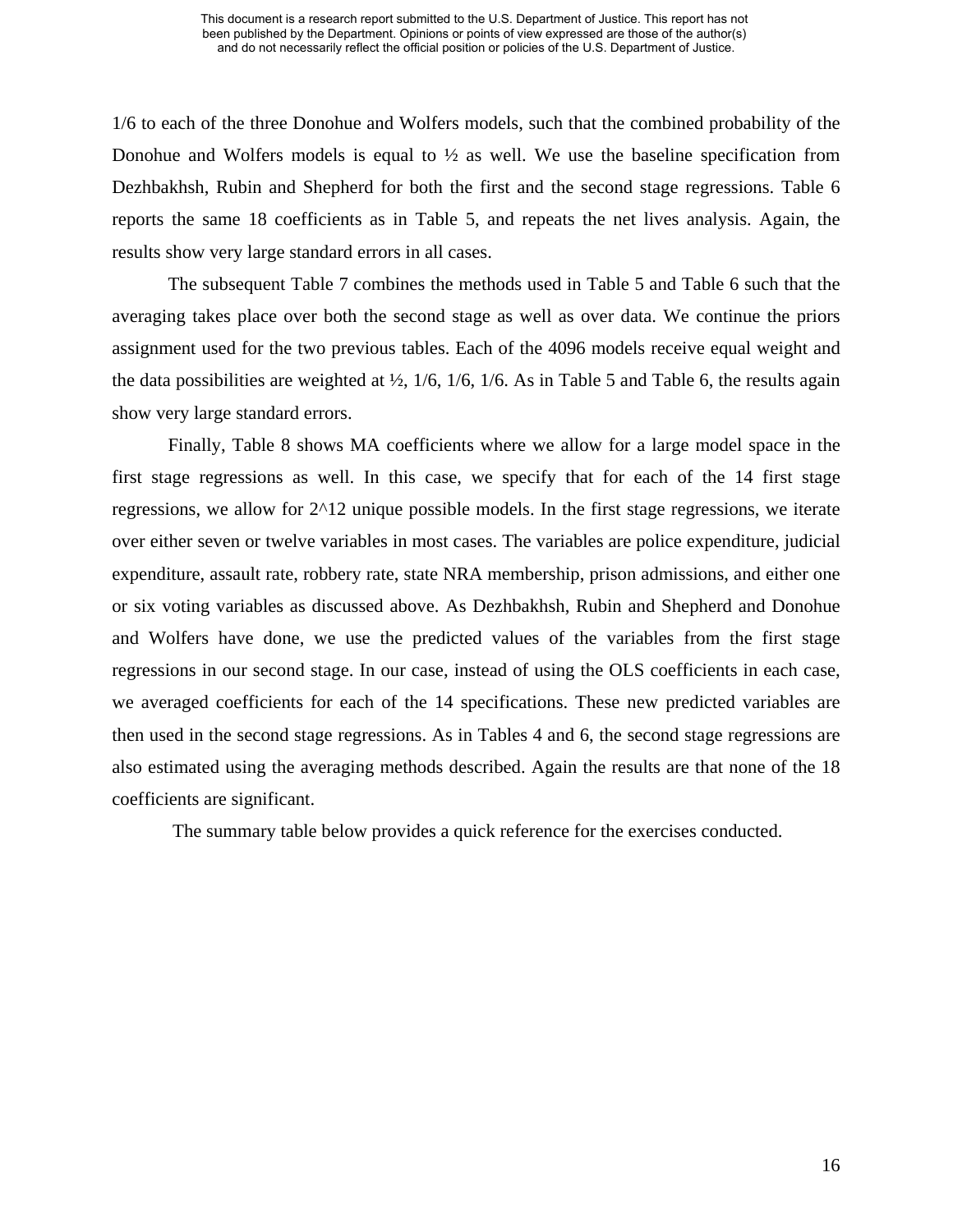| <b>Table</b> | <b>First Stage Models</b> | <b>Second Stage Models</b> | Data             |
|--------------|---------------------------|----------------------------|------------------|
| Table 5      | From Dezhbakhsh,          | MA coefficients            | From Dezhbakhsh, |
|              | Rubin and Shepherd        |                            | Rubin and        |
|              |                           |                            | Shepherd         |
| Table 6      | From Dezhbakhsh,          | From Dezhbakhsh,           | MA coefficients  |
|              | Rubin and Shepherd        | Rubin and Shepherd         |                  |
| Table 7      | From Dezhbakhsh,          | MA coefficients            | MA coefficients  |
|              | Rubin and Shepherd        |                            |                  |
| Table 8      | MA coefficients           | MA coefficients            | MA coefficients  |

**Table 2:** *Summary of Averaging Exercises* 

Our tentative conclusion is that there is no statistical evidence of a link between capital punishment and deterrence. The existing results that claim such a link appear to be based on a perhaps inadvertent selection of individual, and highly unlikely, models. In the course of this evaluation, we have been unable to locate a reasonably-sized model space that produced even a single significant negative coefficient on one of the three deterrence variables.

## **Additional Evaluation**

This section will provide some additional insight into the results above. We have shown model-averaged coefficients in Table 5-8 that fail to support the link between deterrence and capital punishment. These are the synthesis of thousands of potential specifications, presentation of which would of course be impossible in the space of this paper. To illuminate some of features of these specifications we show the following.

Table 9 shows the most likely handful of models, along with the coefficient estimate for the execution probability deterrence variable ( $\delta_3$ , from equation 1), and the posterior model probability for that model. These suggest that the weighted average results are positive due to the higher probability associated with the dataset that includes a single voting variable rather than 6. In fact, the first 100 of the highest probability models come from that dataset.

A couple of charts use useful here as well. Figure 1 shows an example of distribution of coefficients from one of the models. Notice that it is bimodal, with one mode below zero and another above. One can thus easily imagine how two authors with different starting point for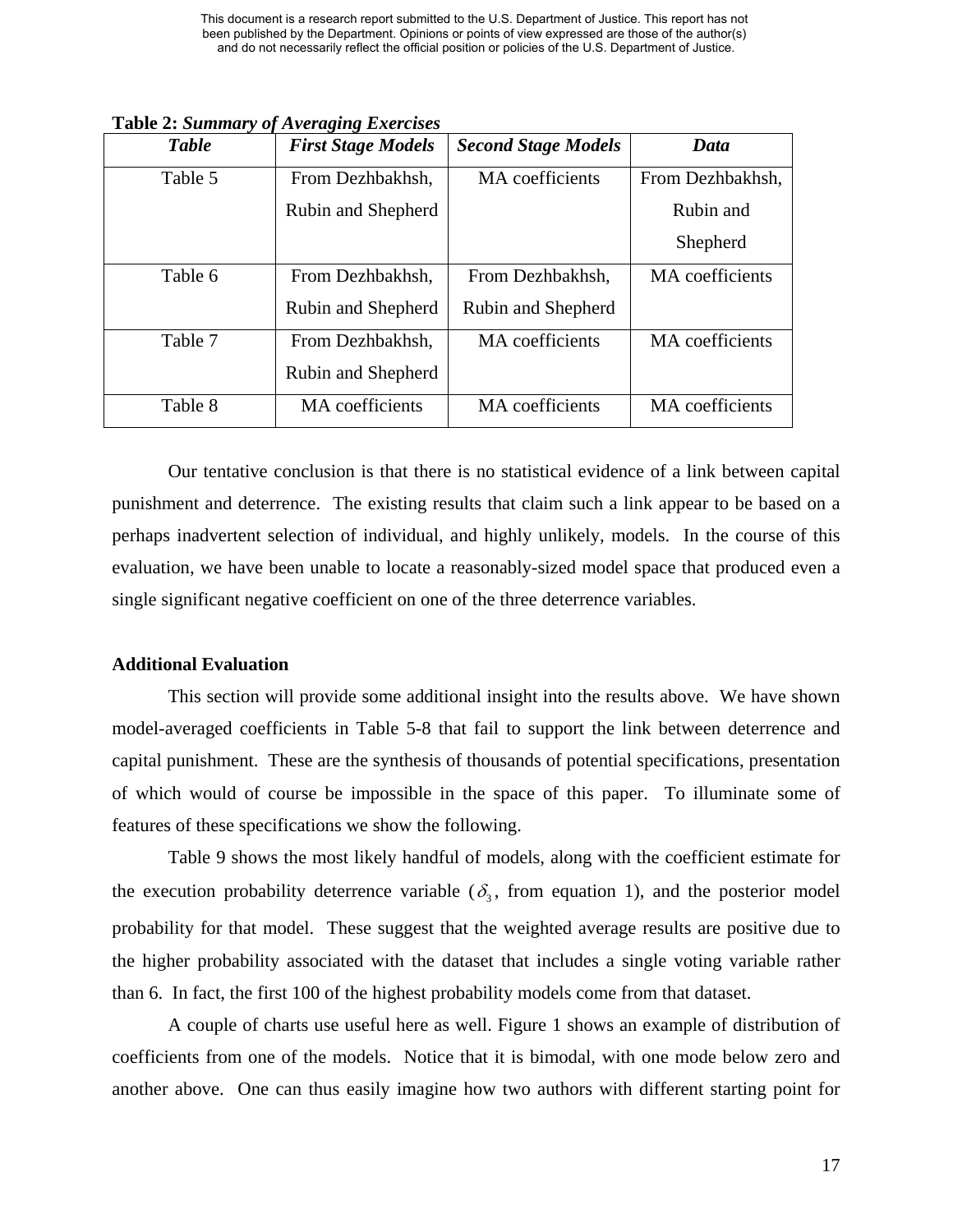research could construct studies with fundamentally different results. While the mass of observations to the left of the zero point is significantly smaller than that to the right, it is sufficiently large for a researcher to find a non-trivial number of local variations to support robustness claims. Figure 2 shows the same information decomposed into the four datasets used in the analysis. Each of the four show the same bimodal distribution.

Figures 3 and 4 show histograms from data used to produce Table 8 – the fully averaged exercise. Figure 3 is a histogram of coefficients on the execution variable (row 3, column 1), and Figure 4 is a histogram of the corresponding number of estimated lives saved. Notice the bimodal nature of both distributions. This provides some additional insight into the disagreement found in the literature. In Figure 4, we also mark the Dezhbakhsh, Rubin and Shepherd and Donohue and Wolfers estimates of net lives saved.

# **Section 7 Conclusions**

We conclude from this study that there is little evidence of a deterrent effect from capital punishment laws. Our conclusion is based on a model averaging approach in which we integrate a number of varying approaches into a single analysis. The study has produced estimates based on a wide variety of models and a number of different data constructions.

This allows one to avoid the problem of needing to rely on specific assumptions about the appropriate data, control variables, model specification, etc.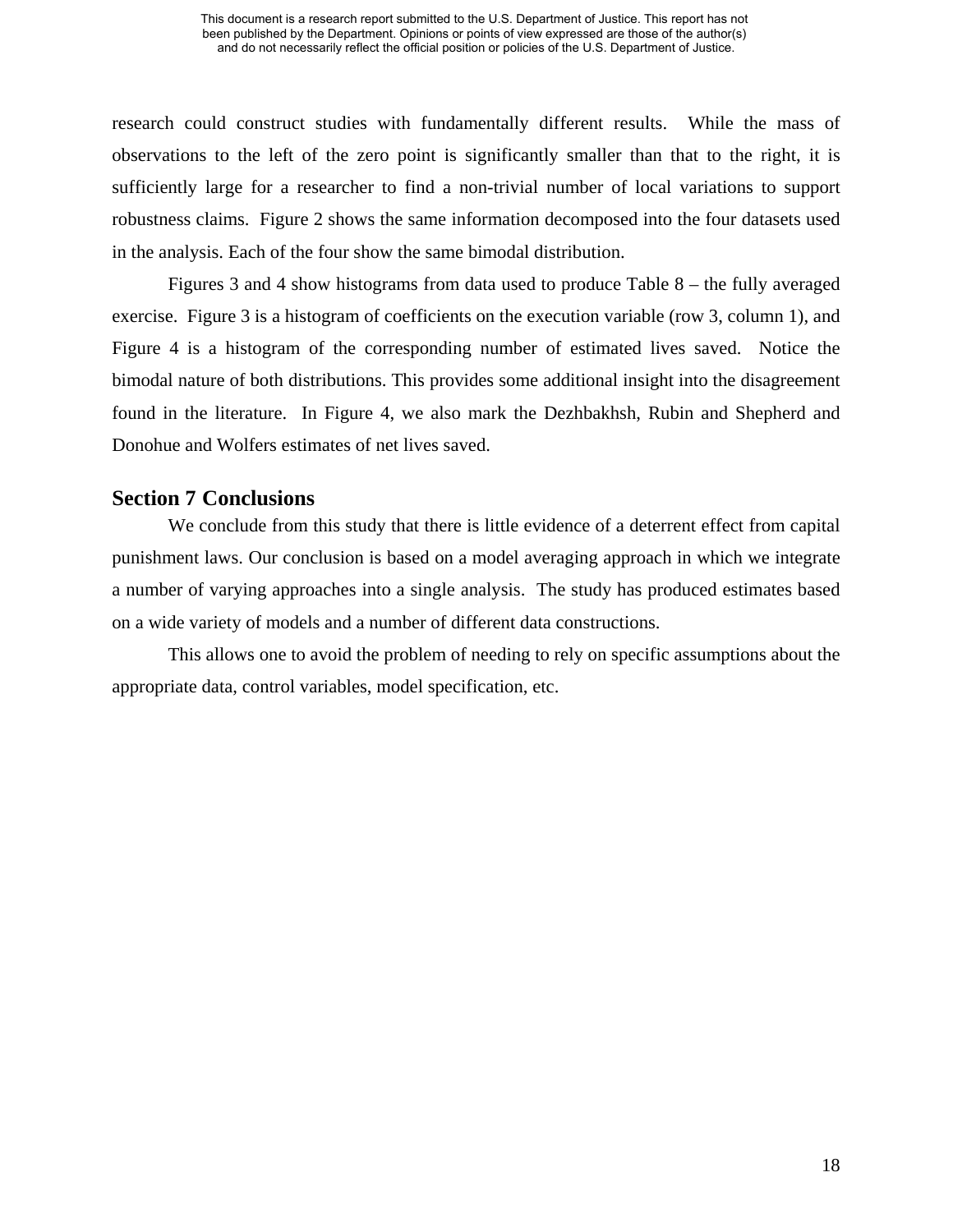#### Dependent Variable: *Annual Homicides per 100,000 Residents*  Panel A: Replication of Dezhbakhsh, Rubin and Shepherd Estimates  $(1)$   $(2)$   $(3)$   $(4)$   $(5)$   $(6)$ Probability of Arrest -4.04\*\*\*  $(0.58)$ -10.10\*\*\*  $(0.57)$ -3.33\*\*\*  $(0.52)$  $-2.27***$  $(0.50)$  $-4.42***$  $(0.45)$ -2.18\*\*\* (0.48) Probability of Death Sentence Given Arrest -21.80 (18.6)  $-42.41***$ (13.71) -32.12\*\* (16.22) -3.62 (14.53)  $-47.66***$  $(10.45)$ -10.76 (13.13) Probability of Execution Given Death Sentence -5.17\*\*\* (0.81) -2.89\*\*\* (0.46) -7.40\*\*\* (0.72) -2.71\*\*\* (0.62)  $-5.20***$ (0.27) -4.78\*\*\* (0.56) Panel B: Replication of Dezhbakhsh, Rubin and Shepherd Estimates, Implied Life-Life Tradeoff Net Lives Saved 36.1\*\*\* (5.8) 19.7\*\*\* (3.3) 52.0\*\*\* (5.1) 18.5\*\*\* (4.4) 36.3\*\*\* (1.9) 33.3\*\*\* (4.0)

 **Table 3** 

Notes: Columns 1-6 show slight differences in how to proxy for expectations of criminals vis-à-vis the deterrence variables. See Dezhbakhsh, Rubin and Shepherd note 11, pages 362-363. Panel A replicates the estimates of the impact of deterrence variables on murder rates, using the specification and county-level data from Dezhbakhsh, Rubin & Shepherd, *supra* note 11, at 362-63 tbls.3-4. Panel B converts these estimates into net lives saved per execution, showing a net savings of from eighteen to fifty-two lives per execution. Controls include the assault rate; the robbery rate; real per capita personal income; real per capita unemployment insurance payments; real per capita income maintenance payments; population density; the proportion of the population aged 10-19, 20-29; black, white, or other; male or female; state NRA membership; and county and year fixed effects. Standard errors are in parentheses, and \*\*\*, \*\*, and \* denote statistically significant at 1%, 5%, and 10%, respectively. *(a)* Implied life-life tradeoff reflects net lives saved evaluated for a state with the characteristics of the average death penalty state in 1996.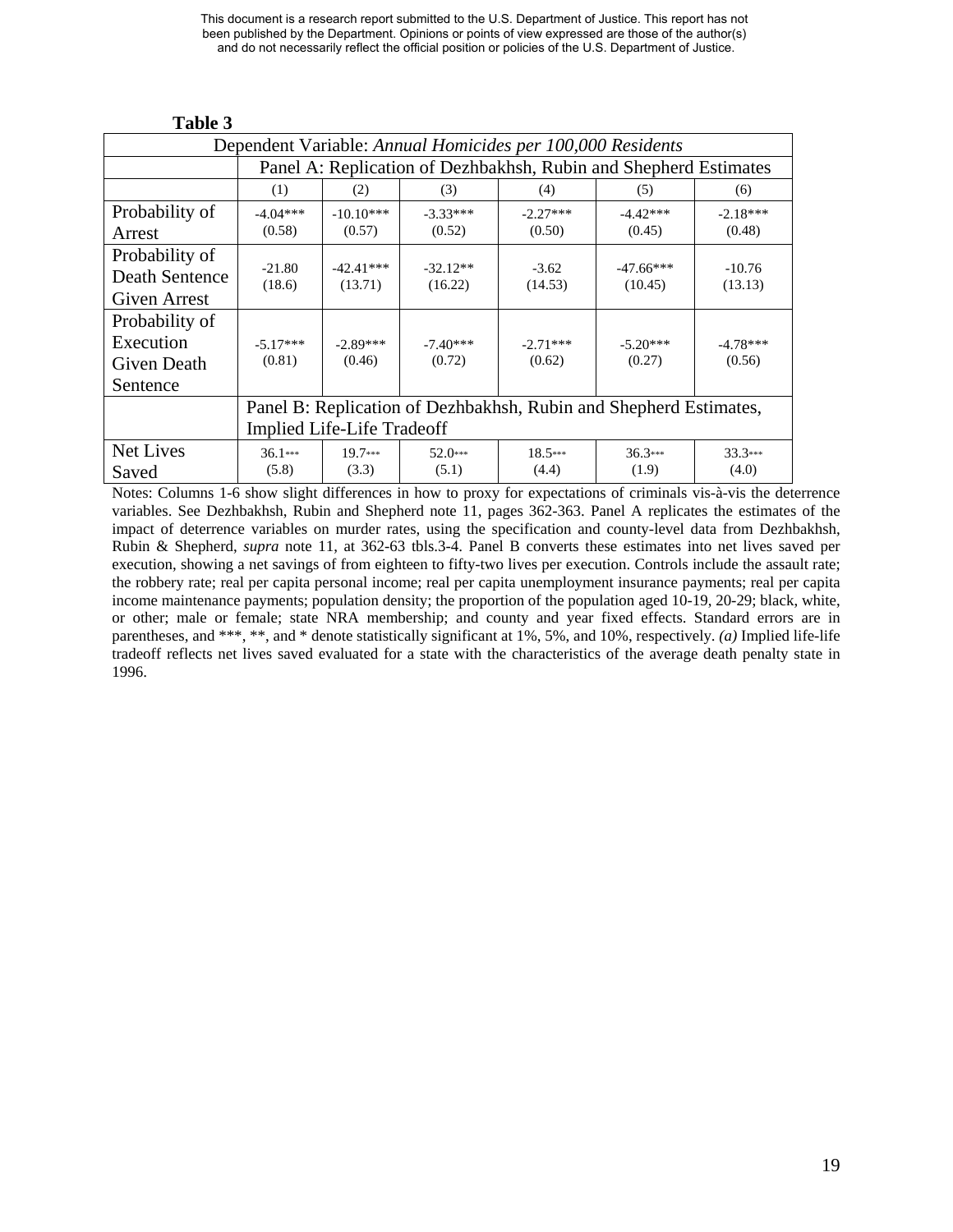| Dependent Variable: Annual Homicides per 100,000 Residents |                                                                                                                                    |                                                  |                    |                     |                    |                   |  |  |  |
|------------------------------------------------------------|------------------------------------------------------------------------------------------------------------------------------------|--------------------------------------------------|--------------------|---------------------|--------------------|-------------------|--|--|--|
|                                                            |                                                                                                                                    | Panel C: Allowing Only One Partisanship Variable |                    |                     |                    |                   |  |  |  |
|                                                            | (1)                                                                                                                                | (2)<br>(3)<br>(5)<br>(4)<br>(6)                  |                    |                     |                    |                   |  |  |  |
| Net Lives<br>Saved                                         | $-43.3***$<br>$-17.7***$<br>$-24.5***$<br>$-53.8***$<br>$-26.1***$<br>$-0.9$<br>(6.2)<br>(8.0)<br>(6.0)<br>(8.2)<br>(6.0)<br>(3.0) |                                                  |                    |                     |                    |                   |  |  |  |
|                                                            | Panel D: Dropping Texas                                                                                                            |                                                  |                    |                     |                    |                   |  |  |  |
| Net Lives<br>Saved                                         | $-21.5***$<br>(7.6)                                                                                                                | $33.7***$<br>(4.4)                               | 6.5<br>(7.9)       | $-41.6***$<br>(5.6) | $32.5***$<br>(2.1) | $-11.3*$<br>(5.9) |  |  |  |
|                                                            |                                                                                                                                    | Panel E: Dropping California                     |                    |                     |                    |                   |  |  |  |
| Net Lives<br>Saved                                         | $-26.1***$<br>(7.0)                                                                                                                | $30.1***$<br>(3.9)                               | $33.3***$<br>(6.5) | $-28.7***$<br>(4.9) | $17.8***$<br>(2.0) | $9.6***$<br>(4.8) |  |  |  |

#### **Table 4**

Notes (from Donohue and Wolfers): Panel C runs the regression as described by Dezhbakhsh, Rubin, and Shepherd, collapsing the partisanship variables into a single instrumental variable indicating the percentage of the Republican vote in the last presidential election (instead of six variables—one for each election); this specification then predicts that each execution will cost between one and fifty-four lives. Panels D and E show highly variable estimates when Texas and California are dropped. Population-weighted instrumental variables regressions are used. Endogenous independent variables are shown in panel A. Instruments include state-level police payroll, judicial expenditures, Republican vote shares, and prison admissions. Controls include the assault rate; the robbery rate; real per capita personal income; real per capita unemployment insurance payments; real per capita income maintenance payments; population density; the proportion of the population aged 10-19, 20-29; black, white, or other; male or female; and state NRA membership. County and year fixed effects are used. Standard errors are in parentheses, and \*\*\*, \*\*, and \* denote statistically significant at 1%, 5%, and 10%, respectively. *(a)* Implied life-life tradeoff reflects net lives saved evaluated for a state with the characteristics of the average death penalty state in 1996.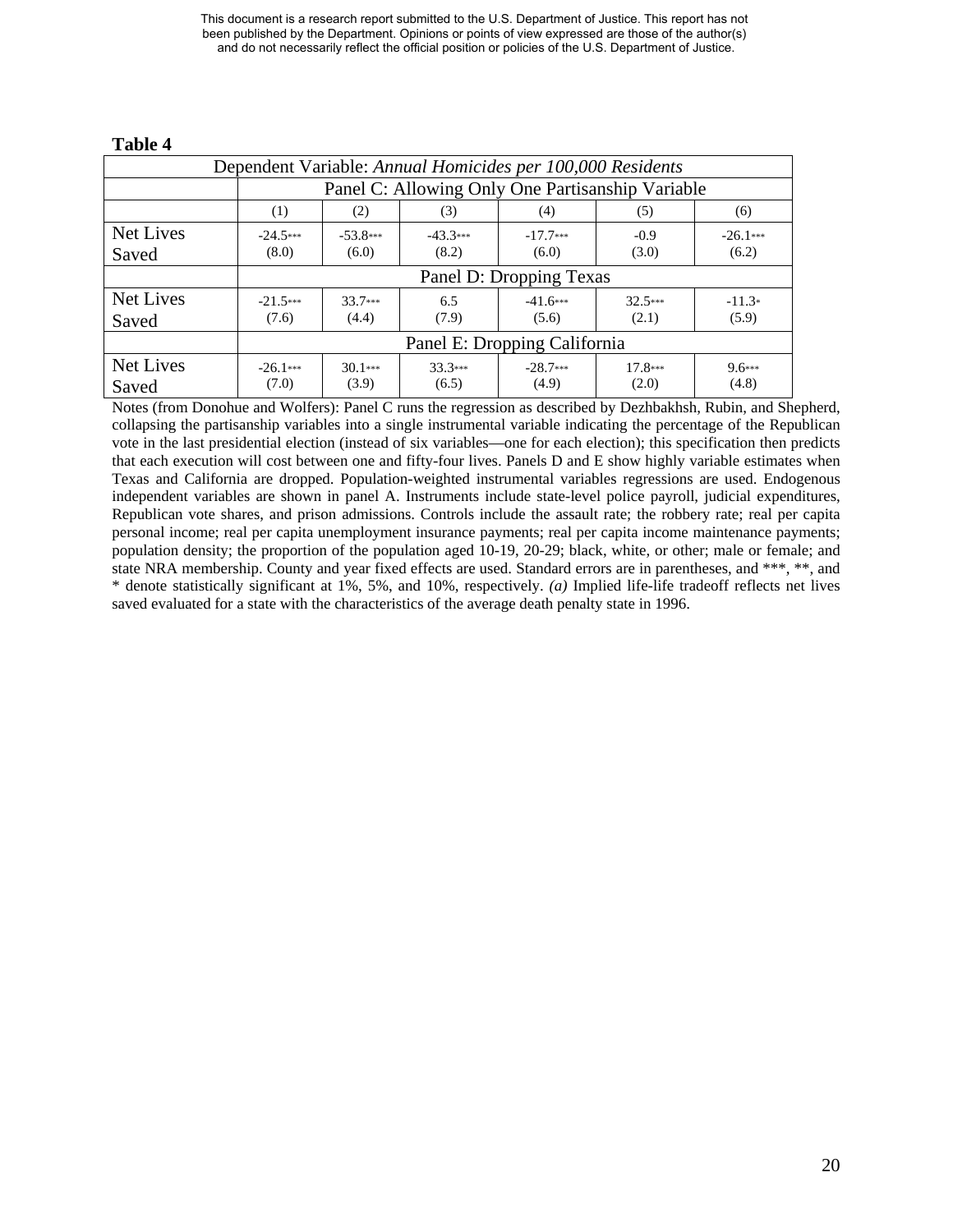| Dependent Variable: Annual Homicides per 100,000 Residents |          |                                                                  |                                     |          |         |          |  |  |  |  |  |
|------------------------------------------------------------|----------|------------------------------------------------------------------|-------------------------------------|----------|---------|----------|--|--|--|--|--|
|                                                            |          | Panel A: Replication of Dezhbakhsh, Rubin and Shepherd Estimates |                                     |          |         |          |  |  |  |  |  |
|                                                            | (1)      | (2)<br>(3)<br>(4)<br>(5)<br>(6)                                  |                                     |          |         |          |  |  |  |  |  |
| Probability of                                             | 4.23     | $-1.08$                                                          | 5.55                                | 5.58     | 2.17    | 6.76     |  |  |  |  |  |
| Arrest                                                     | (8.81)   | (4.71)                                                           | (8.88)                              | 6.86     | (4.98)  | (7.17)   |  |  |  |  |  |
| Probability of                                             |          |                                                                  |                                     |          |         |          |  |  |  |  |  |
| Death Sentence                                             | 120.37   | 65.12                                                            | 170.79                              | 119.04   | 107.6   | 172.77   |  |  |  |  |  |
| <b>Given Arrest</b>                                        | (131.58) | (47.96)                                                          | (137.76)                            | 108.09   | (38.75) | (123.2)  |  |  |  |  |  |
| Probability of                                             |          |                                                                  |                                     |          |         |          |  |  |  |  |  |
| Execution                                                  | 12.88    | 2.20                                                             | $-17.47$                            | $-12.55$ | $-4.05$ | $-18.13$ |  |  |  |  |  |
| Given Death                                                | (18.78)  | (7.61)                                                           | (17.04)                             | 12.07    | (3.75)  | (13.30)  |  |  |  |  |  |
| Sentence                                                   |          |                                                                  |                                     |          |         |          |  |  |  |  |  |
|                                                            |          |                                                                  | Panel B: Implied Life-Life Tradeoff |          |         |          |  |  |  |  |  |
| <b>Net Lives</b>                                           | $-93.29$ | $-14.79$                                                         | 126.18                              | 90.96    | 30.05   | 130.92   |  |  |  |  |  |
| Saved                                                      | (131.87) | (53.47)                                                          | (119.65)                            | (84.78)  | (26.31) | (93.37)  |  |  |  |  |  |

#### **Table 5 Model Averaged Coefficients (first stage and data given)**

Controls include the assault rate; the robbery rate; real per capita personal income; real per capita unemployment insurance payments; real per capita income maintenance payments; population density; the proportion of the population aged 10-19, 20-29; black, white, or other; male or female; state NRA membership; and Ordinary Least Squares estimation.. Standard errors are in parentheses, and \*\*\*, \*\*, and \* denote statistically significant at 1%, 5%. and 10%, respectively. *(a)* Implied life-life tradeoff reflects net lives saved evaluated for a state with the characteristics of the average death penalty state in 1996. Instrumental variables regressions are used. Endogenous independent variables are shown in panel A. Instruments include state-level police payroll, judicial expenditures, Republican vote shares, and prison admissions. Controls include the assault rate; the robbery rate; real per capita personal income; real per capita unemployment insurance payments; real per capita income maintenance payments; population density; the proportion of the population aged 10-19, 20-29; black, white, or other; male or female; state NRA membership. The coefficients in this table are estimated by iterating over 12 key variables: assault rate; the robbery rate; real per capita personal income; real per capita unemployment insurance payments; real per capita income maintenance payments; population density; the proportion of the population aged 10-19, 20-29; black, white, or other; male or female; and state NRA membership.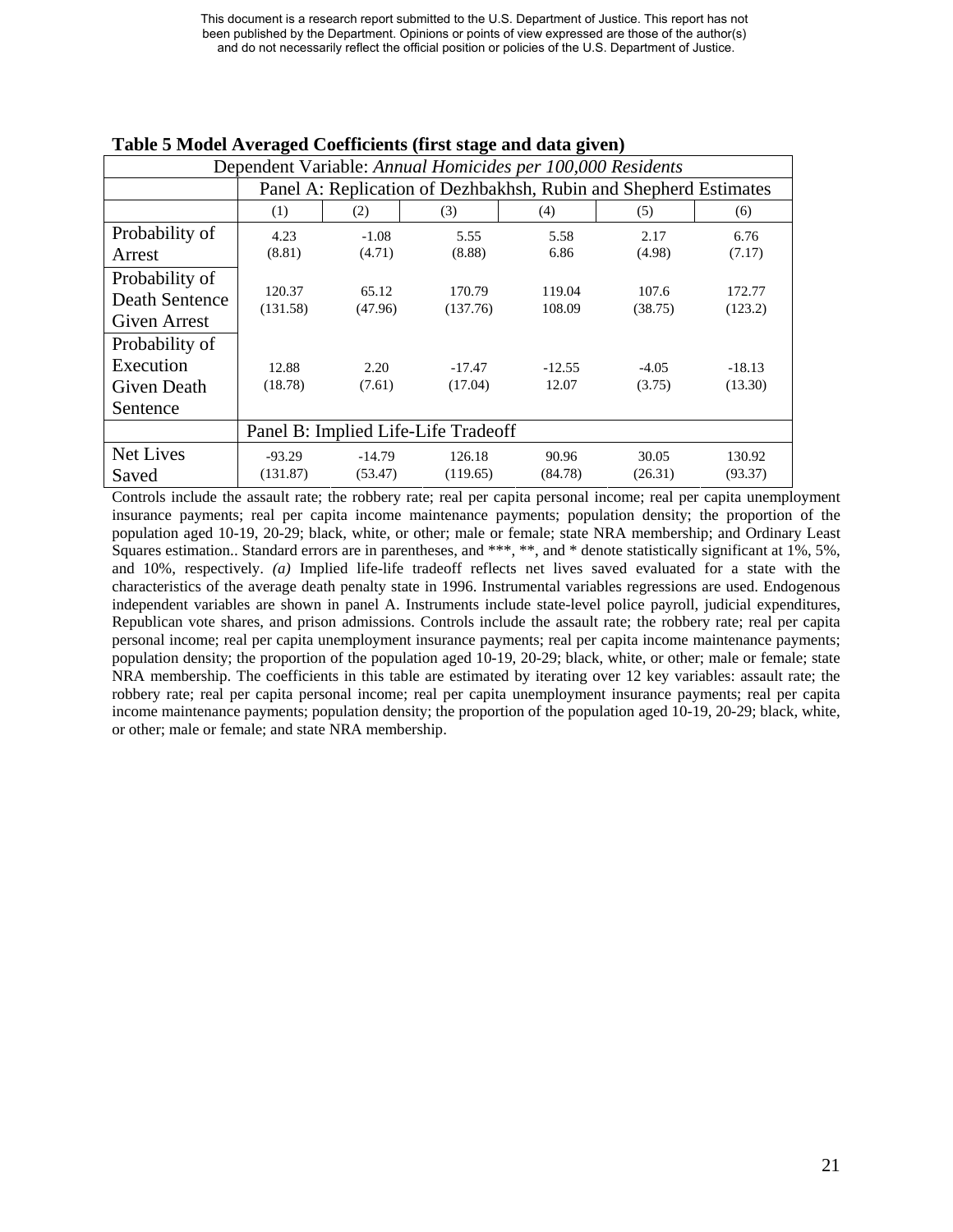| Dependent Variable: Annual Homicides per 100,000 Residents |                  |                                                                  |                                     |         |          |                  |  |  |  |  |  |
|------------------------------------------------------------|------------------|------------------------------------------------------------------|-------------------------------------|---------|----------|------------------|--|--|--|--|--|
|                                                            |                  | Panel A: Replication of Dezhbakhsh, Rubin and Shepherd Estimates |                                     |         |          |                  |  |  |  |  |  |
|                                                            | (1)              | (2)<br>(3)<br>(4)<br>(5)<br>(6)                                  |                                     |         |          |                  |  |  |  |  |  |
| Probability of                                             | 1.31             | $-0.14$                                                          | 3.59                                | 0.86    | $-0.050$ | 1.73             |  |  |  |  |  |
| Arrest                                                     | (3.09)           | (2.91)                                                           | (4.15)                              | (4.07)  | (3.65)   | (5.70)           |  |  |  |  |  |
| Probability of                                             |                  |                                                                  |                                     |         |          |                  |  |  |  |  |  |
| Death Sentence                                             | 28.33<br>(16.88) | 38.08                                                            | 83.88                               | 14.41   | 55.53    | 53.32<br>(59.08) |  |  |  |  |  |
| <b>Given Arrest</b>                                        |                  | (14.33)                                                          | (31.17)                             | (26.06) | (28.4)   |                  |  |  |  |  |  |
| Probability of                                             |                  |                                                                  |                                     |         |          |                  |  |  |  |  |  |
| Execution                                                  | $-4.31$          | $-1.00$                                                          | $-11.81$                            | $-0.51$ | $-2.85$  | $-4.99$          |  |  |  |  |  |
| <b>Given Death</b>                                         | (9.72)           | (5.00)                                                           | (7.22)                              | (13.31) | (5.45)   | (16.66)          |  |  |  |  |  |
| Sentence                                                   |                  |                                                                  |                                     |         |          |                  |  |  |  |  |  |
|                                                            |                  |                                                                  | Panel B: Implied Life-Life Tradeoff |         |          |                  |  |  |  |  |  |
| Net Lives                                                  | 31.89            | 8.19                                                             | 85.62                               | 4.63    | 21.39    | 36.78            |  |  |  |  |  |
| Saved                                                      | (68.31)          | (35.12)                                                          | (50.69)                             | (93.53) | (38.27)  | (116.98)         |  |  |  |  |  |

#### **Table 6 Model Averaged Coefficients (first and second stage given)**

Controls include the assault rate; the robbery rate; real per capita personal income; real per capita unemployment insurance payments; real per capita income maintenance payments; population density; the proportion of the population aged 10-19, 20-29; black, white, or other; male or female; state NRA membership; and Ordinary Least Squares estimation. Standard errors are in parentheses, and \*\*\*, \*\*, and \* denote statistically significant at 1%, 5%. and 10%, respectively. *(a)* Implied life-life tradeoff reflects net lives saved evaluated for a state with the characteristics of the average death penalty state in 1996. Instrumental variables regressions are used. Endogenous independent variables are shown in panel A. Instruments include state-level police payroll, judicial expenditures, Republican vote shares, and prison admissions. Controls include the assault rate; the robbery rate; real per capita personal income; real per capita unemployment insurance payments; real per capita income maintenance payments; population density; the proportion of the population aged 10-19, 20-29; black, white, or other; male or female; and state NRA membership. The coefficients in this table are estimated by iterating over four combinations including the baseline in DRS, as well as the three variations in Table 4, above.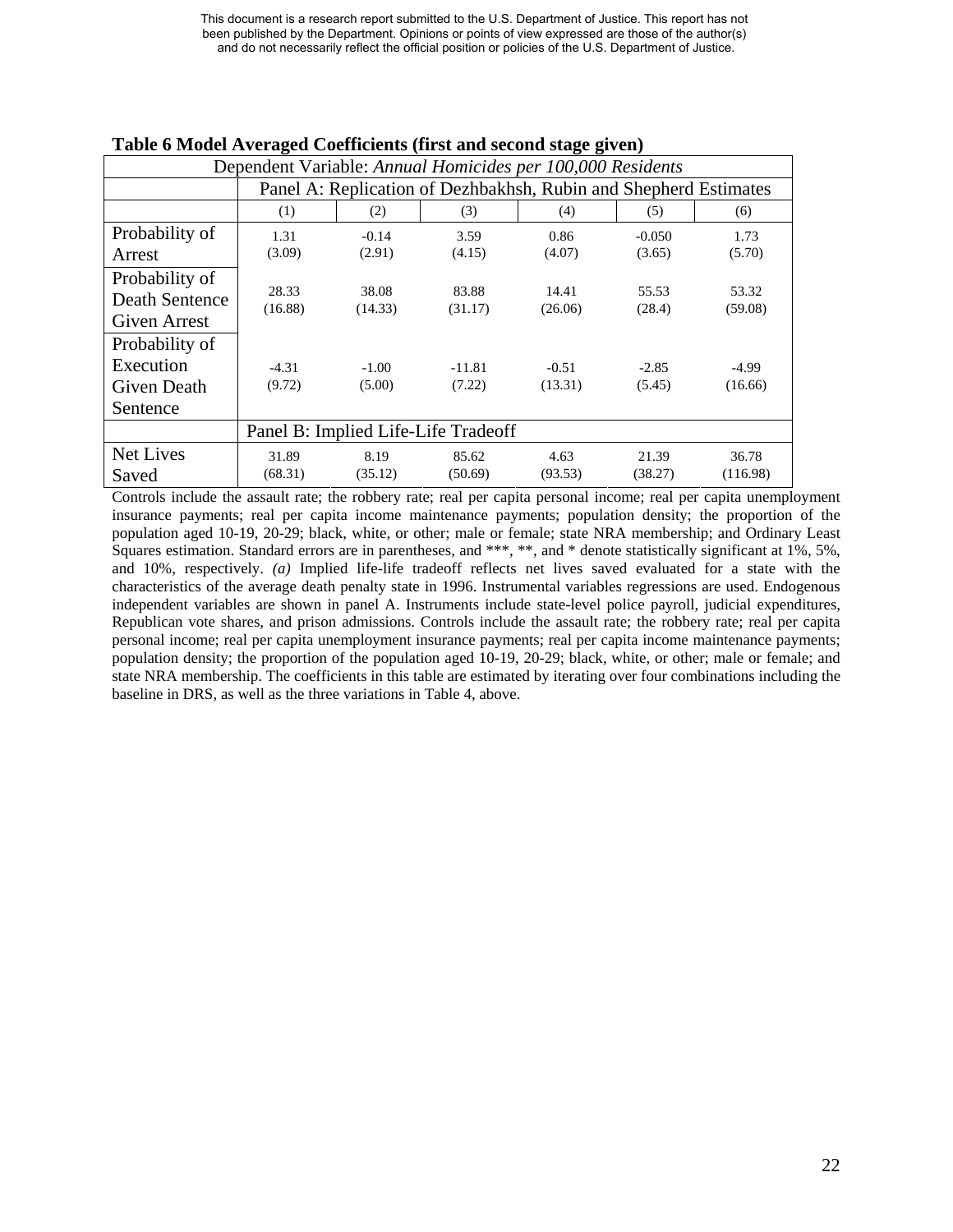| Dependent Variable: Annual Homicides per 100,000 Residents |                  |                                                                  |                                     |          |         |                  |  |  |  |  |  |
|------------------------------------------------------------|------------------|------------------------------------------------------------------|-------------------------------------|----------|---------|------------------|--|--|--|--|--|
|                                                            |                  | Panel A: Replication of Dezhbakhsh, Rubin and Shepherd Estimates |                                     |          |         |                  |  |  |  |  |  |
|                                                            | (1)              | (2)<br>(3)<br>(4)<br>(5)<br>(6)                                  |                                     |          |         |                  |  |  |  |  |  |
| Probability of                                             | 1.707            | $-2.18$                                                          | 2.85                                | 2.81     | 0.21    | 3.63             |  |  |  |  |  |
| Arrest                                                     | 10.099           | 6.08                                                             | 10.89                               | 8.78     | 6.624   | 10.40            |  |  |  |  |  |
| Probability of                                             |                  |                                                                  |                                     |          |         |                  |  |  |  |  |  |
| Death Sentence                                             | 112.78<br>126.82 | 68.42                                                            | 160.43<br>163.02                    | 106.58   | 88.18   | 153.82<br>156.77 |  |  |  |  |  |
| <b>Given Arrest</b>                                        |                  | 50.28                                                            |                                     | 110.2    | 63.13   |                  |  |  |  |  |  |
| Probability of                                             |                  |                                                                  |                                     |          |         |                  |  |  |  |  |  |
| Execution                                                  | $-8.69$          | 1.38                                                             | $-14.23$                            | $-7.62$  | $-1.99$ | $-13.53$         |  |  |  |  |  |
| Given Death                                                | 21.50            | 10.12                                                            | 23.62                               | 17.54    | 7.51    | 24.95            |  |  |  |  |  |
| Sentence                                                   |                  |                                                                  |                                     |          |         |                  |  |  |  |  |  |
|                                                            |                  |                                                                  | Panel B: Implied Life-Life Tradeoff |          |         |                  |  |  |  |  |  |
| Net Lives                                                  | 63.28            | $-8.86$                                                          | 102.99                              | 55.63    | 15.24   | 97.94            |  |  |  |  |  |
| Saved                                                      | (150.97)         | (71.11)                                                          | (165.88)                            | (123.20) | (52.72) | (175.19)         |  |  |  |  |  |

**Table 7 Model Averaged Coefficients (first stage given, MA over model and data in second stage)** 

Controls include the assault rate; the robbery rate; real per capita personal income; real per capita unemployment insurance payments; real per capita income maintenance payments; population density; the proportion of the population aged 10-19, 20-29; black, white, or other; male or female; state NRA membership; and Ordinary Least Squares estimation. Standard errors are in parentheses, and \*\*\*, \*\*, and \* denote statistically significant at 1%, 5%. and 10%, respectively. *(a)* Implied life-life tradeoff reflects net lives saved evaluated for a state with the characteristics of the average death penalty state in 1996. Instrumental variables regressions are used. Endogenous independent variables are shown in panel A. Instruments include state-level police payroll, judicial expenditures, Republican vote shares, and prison admissions. Controls include the assault rate; the robbery rate; real per capita personal income; real per capita unemployment insurance payments; real per capita income maintenance payments; population density; the proportion of the population aged 10-19, 20-29; black, white, or other; male or female; state NRA membership; and Ordinary Least Squares estimation. The coefficients in this table are estimated by iterating over 12 key variables and over four combinations of data. Data include the baseline in DRS, as well as the three variations in Table 4, above. Variables include the assault rate; the robbery rate; real per capita personal income; real per capita unemployment insurance payments; real per capita income maintenance payments; population density; the proportion of the population aged 10-19, 20-29; black, white, or other; male or female; and state NRA membership.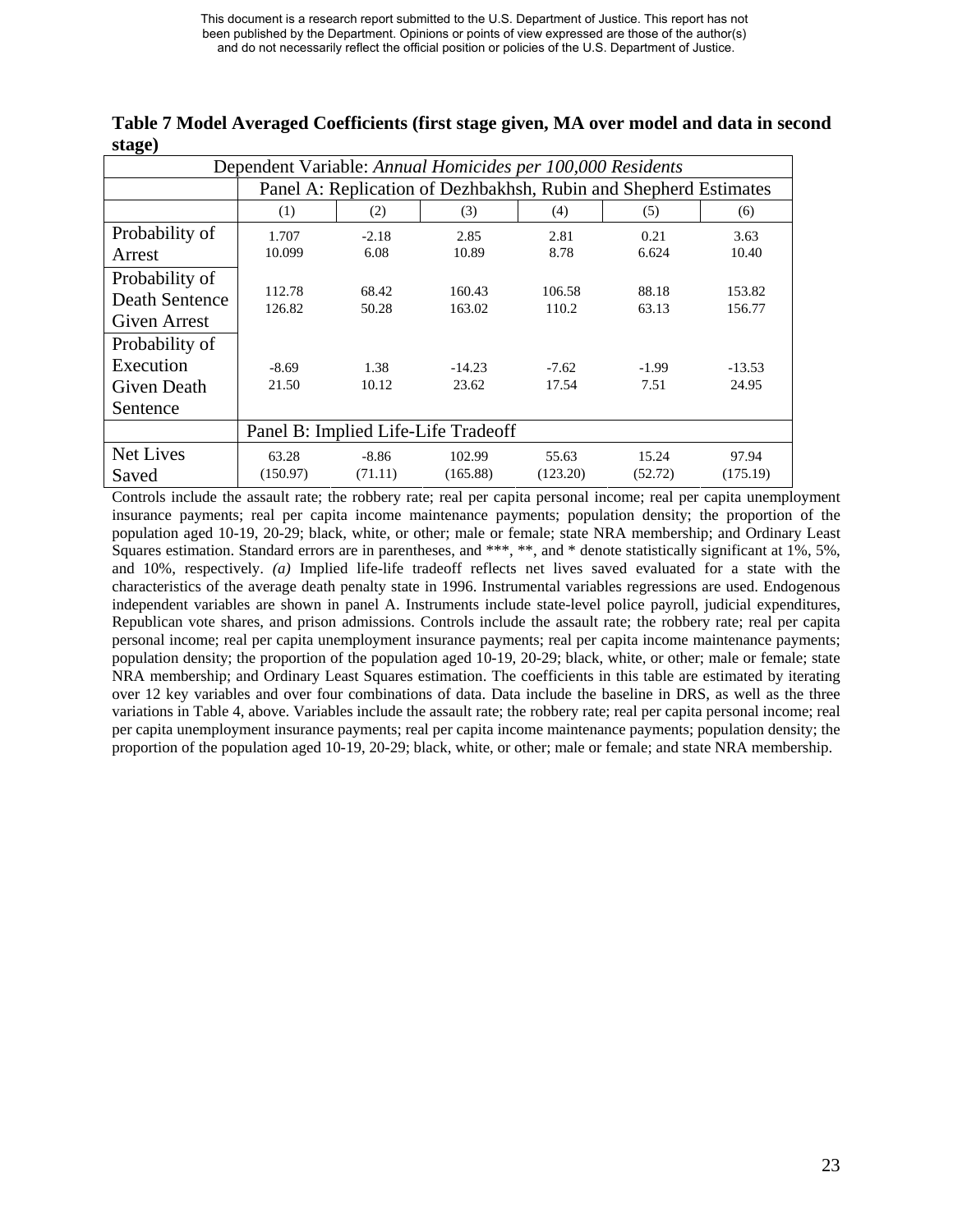| Dependent Variable: Annual Homicides per 100,000 Residents |                 |                                                                  |                                     |                   |                   |                    |  |  |  |  |
|------------------------------------------------------------|-----------------|------------------------------------------------------------------|-------------------------------------|-------------------|-------------------|--------------------|--|--|--|--|
|                                                            |                 | Panel A: Replication of Dezhbakhsh, Rubin and Shepherd Estimates |                                     |                   |                   |                    |  |  |  |  |
|                                                            | (1)             | (2)<br>(3)<br>(4)<br>(5)<br>(6)                                  |                                     |                   |                   |                    |  |  |  |  |
| Probability of                                             | 1.30            | 1.30                                                             | 1.30                                | 6.15              | 2.90              | 6.37               |  |  |  |  |
| Arrest                                                     | (0.25)          | (0.23)                                                           | (0.26)                              | (7.99)            | (6.06)            | (8.08)             |  |  |  |  |
| Probability of                                             |                 |                                                                  |                                     |                   |                   |                    |  |  |  |  |
| Death Sentence                                             | 5.77<br>(37.35) | 10.34<br>(36.16)                                                 | $-1.90$<br>(40.39)                  | 136.98<br>(98.73) | 101.40<br>(60.84) | 173.44<br>(121.89) |  |  |  |  |
| <b>Given Arrest</b>                                        |                 |                                                                  |                                     |                   |                   |                    |  |  |  |  |
| Probability of                                             |                 |                                                                  |                                     |                   |                   |                    |  |  |  |  |
| Execution                                                  | $-0.92$         | $-2.57$                                                          | 0.20                                | $-12.52$          | $-2.29$           | $-16.10$           |  |  |  |  |
| Given Death                                                | (7.48)          | (5.85)                                                           | (6.49)                              | (17.78)           | (6.28)            | (20.19)            |  |  |  |  |
| Sentence                                                   |                 |                                                                  |                                     |                   |                   |                    |  |  |  |  |
|                                                            |                 |                                                                  | Panel B: Implied Life-Life Tradeoff |                   |                   |                    |  |  |  |  |
| Net Lives                                                  | 7.60            | 19.41                                                            | $-0.46$                             | 90.70             | 17.44             | 116.37             |  |  |  |  |
| Saved                                                      | (52.53)         | (41.09)                                                          | (45.57)                             | (124.85)          | (44.08)           | (141.75)           |  |  |  |  |

## **Table 8 Model Averaged Coefficients (full model)**

Controls include the assault rate; the robbery rate; real per capita personal income; real per capita unemployment insurance payments; real per capita income maintenance payments; population density; the proportion of the population aged 10-19, 20-29; black, white, or other; male or female; state NRA membership; and Ordinary Least Squares estimation. Standard errors are in parentheses, and \*\*\*, \*\*, and \* denote statistically significant at 1%, 5%. and 10%, respectively. *(a)* Implied life-life tradeoff reflects net lives saved evaluated for a state with the characteristics of the average death penalty state in 1996. The coefficients in this table are estimated by iterating over 12 key variables in the second stage, either 7 or twelve in the first stage and over four combinations of data. Data include the baseline in DRS, as well as the three variations in Table 4, above. Variables in the second stage include the assault rate; the robbery rate; real per capita personal income; real per capita unemployment insurance payments; real per capita income maintenance payments; population density; the proportion of the population aged 10-19, 20-29; black, white, or other; male or female; and state NRA membership. In the first stage, the averaging is over police expenditure, judicial expenditure, assault rate, robbery rate, state NRA membership, prison admissions, and either one or six voting variables.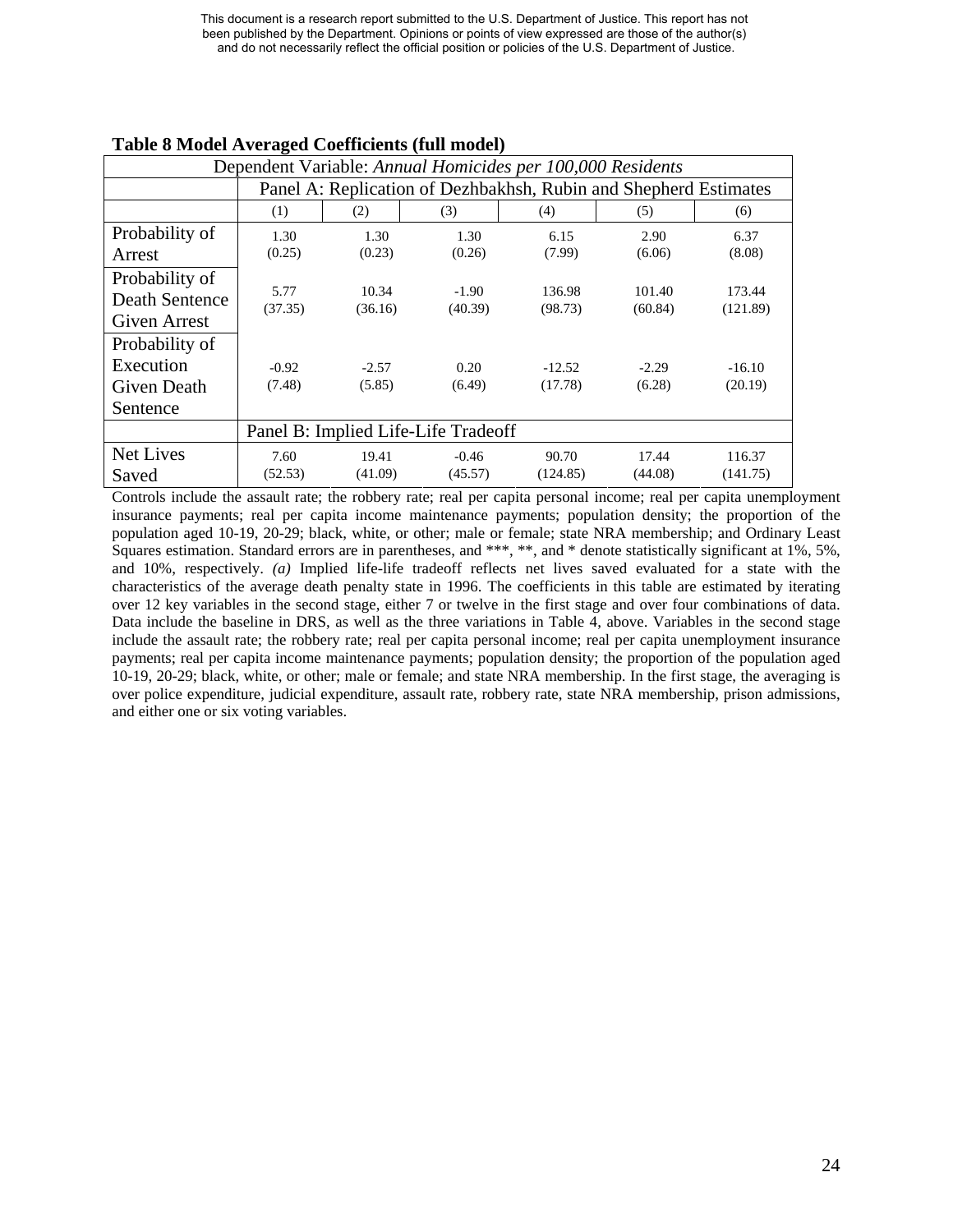#### **Table 9: Most Likely Models**

| <b>Rank</b>             | <b>Variables</b>          |            |                           |             |                |      |                           |                |            |                           |             | <b>Data</b>  | <b>Coefficient</b> |                        |
|-------------------------|---------------------------|------------|---------------------------|-------------|----------------|------|---------------------------|----------------|------------|---------------------------|-------------|--------------|--------------------|------------------------|
|                         | <b>AGA</b>                | <b>ROB</b> | 1019                      | 2029        | <b>Black</b>   | nonB | <b>Male</b>               | <b>NRA</b>     | <b>PCI</b> | <b>IMP</b>                | UI          | den          |                    | on<br><b>Execution</b> |
|                         |                           |            |                           |             |                |      |                           |                |            |                           |             |              |                    | <b>Variable</b>        |
| $\mathbf{1}$            | 0                         | X          | $\mathbf 0$               | $\mathbf 0$ | X              | 0    | $\boldsymbol{\mathsf{X}}$ | X              | $\sf X$    | $\boldsymbol{\mathsf{X}}$ | X           | $\mathsf{X}$ | <b>VOTE</b>        | 0.0377                 |
| $\boldsymbol{2}$        | X                         | 0          | X                         | 0           | $\mathbf 0$    | 0    | X                         | $\mathbf 0$    | X          | X                         | X           | X            | <b>VOTE</b>        | 0.0283                 |
| $\mathbf{3}$            | $\boldsymbol{\mathsf{X}}$ | 0          | X                         | X           | X              | X    | X                         | X              | X          | 0                         | X           | 0            | <b>VOTE</b>        | 0.0361                 |
| $\overline{\mathbf{4}}$ | X                         | X          | X                         | $\mathsf X$ | X              | X    | $\pmb{\times}$            | X              | X          | 0                         | X           | 0            | <b>VOTE</b>        | 0.0286                 |
| 5                       | 0                         | X          | $\boldsymbol{\mathsf{X}}$ | X           | X              | X    | $\mathbf 0$               | X              | X          | $\mathbf 0$               | X           | 0            | <b>VOTE</b>        | 0.0368                 |
| 6                       | X                         | X          | X                         | X           | X              | X    | 0                         | X              | X          | 0                         | $\mathbf 0$ | X            | <b>VOTE</b>        | 0.0312                 |
| $\overline{7}$          | X                         | X          | X                         | $\pmb{0}$   | $\pmb{\times}$ | 0    | $\pmb{\times}$            | $\pmb{\times}$ | X          | $\times$                  | $\pmb{0}$   | X            | <b>VOTE</b>        | 0.0311                 |
| 8                       | 0                         | X          | X                         | X           | X              | X    | X                         | X              | X          | $\mathbf 0$               | X           | X            | <b>VOTE</b>        | 0.0397                 |
| 9                       | X                         | X          | $\mathbf 0$               | X           | $\mathbf 0$    | X    | X                         | X              | X          | X                         | X           | 0            | <b>VOTE</b>        | 0.0278                 |
| 10                      | X                         | 0          | X                         | X           | X              | X    | X                         | X              | X          | $\mathbf 0$               | 0           | X            | <b>VOTE</b>        | 0.0288                 |

Notes: An X indicates that a variable was included in the given model, and a "0" that it was excluded. All regression run on with execution defined as in Column 4. Variables are: aggravated assault rate (AGA), the robbery rate(ROB), the population proportion of 10-19 year olds (1019), 20-29 year olds (2029), demographic percentages of blacks (black), percentage of non-black minorities (nonB), percentage of males (male), the percentage of NRA members (NRA), real per capita income (PCI) , real per capita income maintenance payments (IMP), real per capita unemployment insurance payments (UI) , and the population density (den). There were four sets of data tested along with variations of the 12 variables. The data sets were the original Dezh Dezhbakhsh, Rubin and Shepherd data (DRS), a modification to allow for a single "voting" variable instead of 6 (VOTE), exclusion of Texas from the sample (exTX) and exclusion of California from the sample (exCA).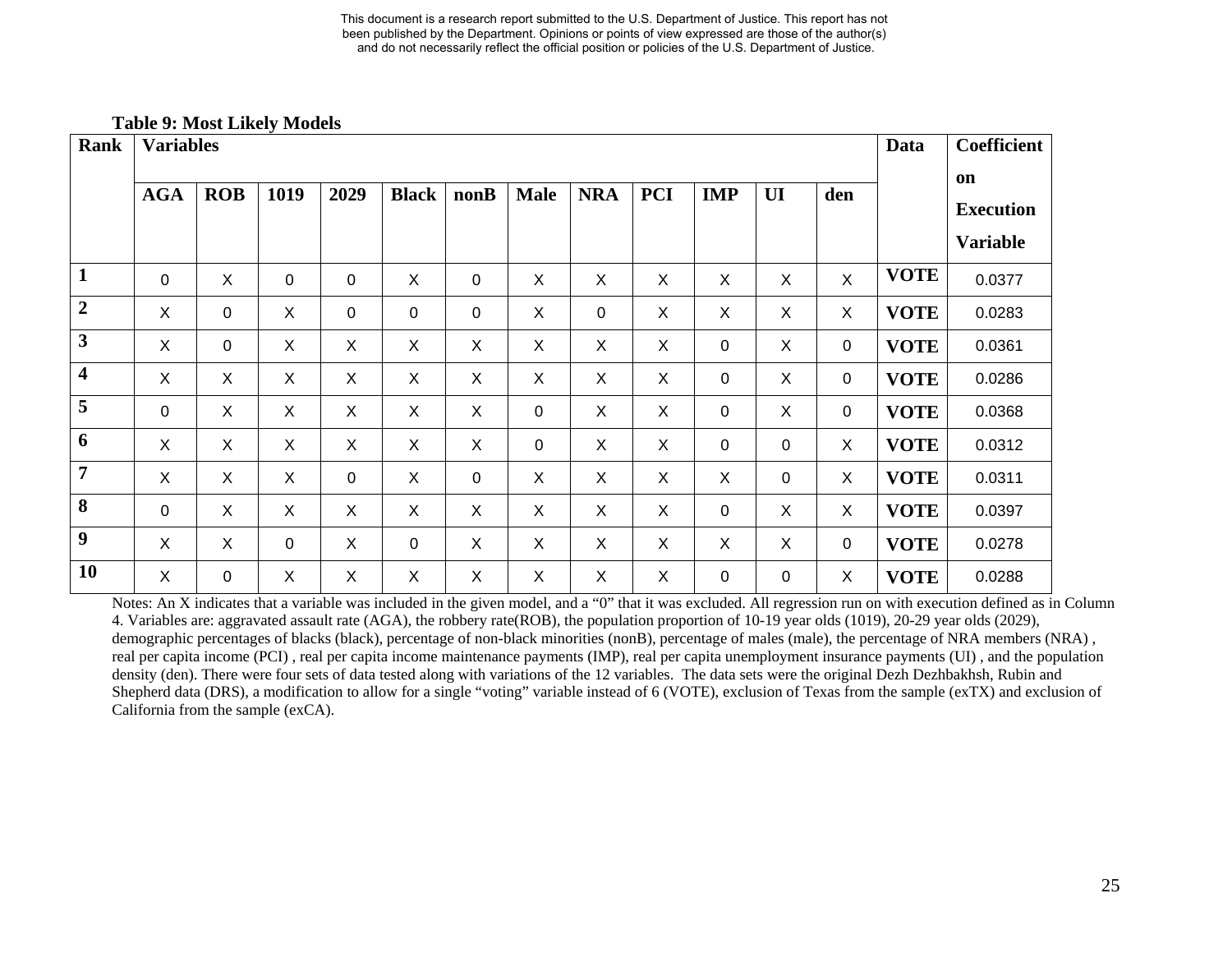



Note: Histogram of coefficients for probability of arrest variable in Table 7, row 1, column 1. Model averaging exercise produces 2^12\*4 coefficients based on each possible model, data combination.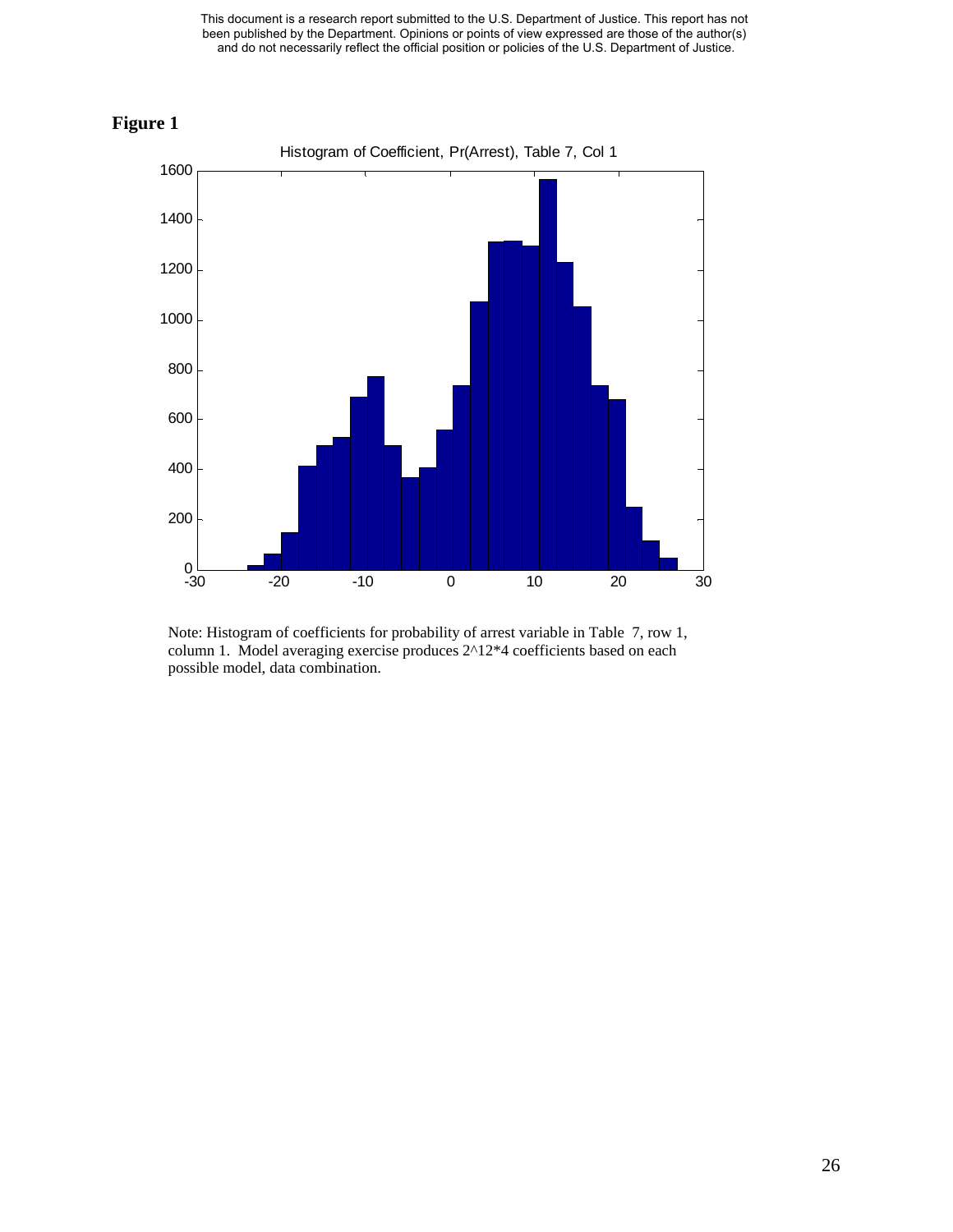



Note: Kernel density estimates for probability of arrest variable in Table 7, row 1, column 1. each of the four represent one of the "data sets" used in estimation and is based on 2^12 observations.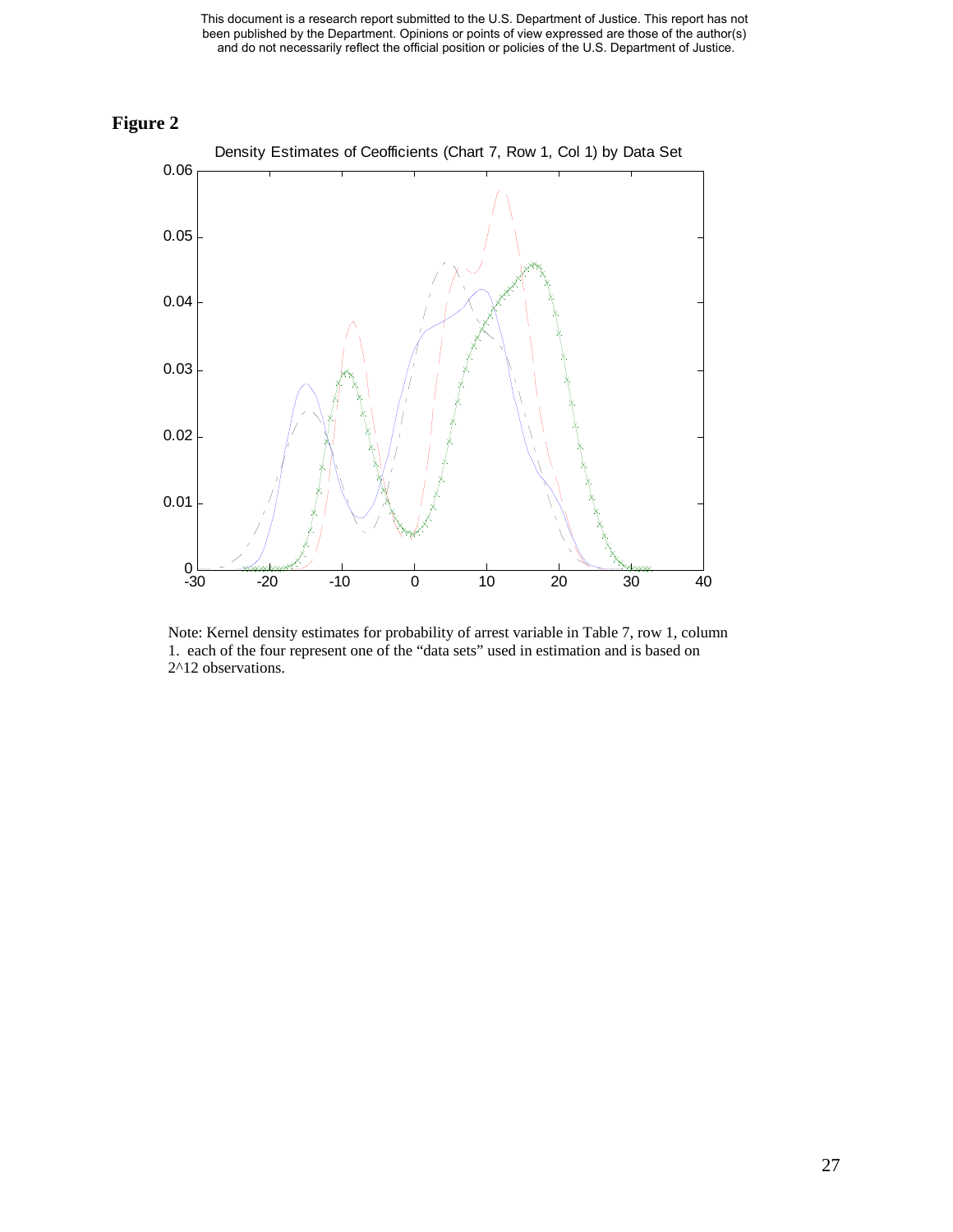



Note: Histogram of coefficients for probability of execution variable in Table 8, row 1, column 1. Model averaging exercise produces 2^12\*4 coefficients based on each possible model, data combination.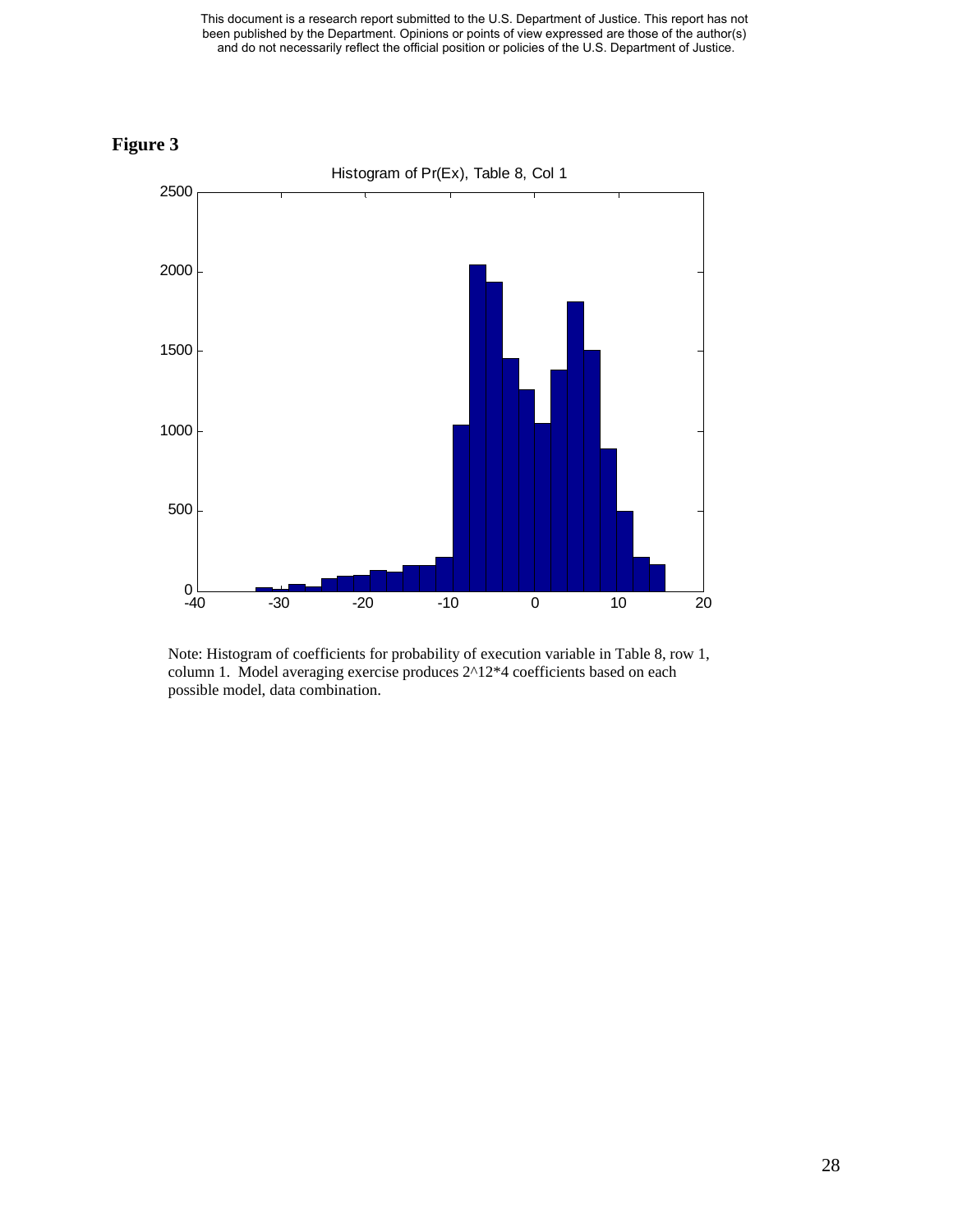

**Figure 4** 

Note: Histogram of estimated number of "lives saved" for probability of execution variable in Table 8, row 1, column 1. Model averaging exercise produces 2^12\*4 coefficients based on each possible model, data combination. The DW estimate used is from the 'single voting variable' model variation.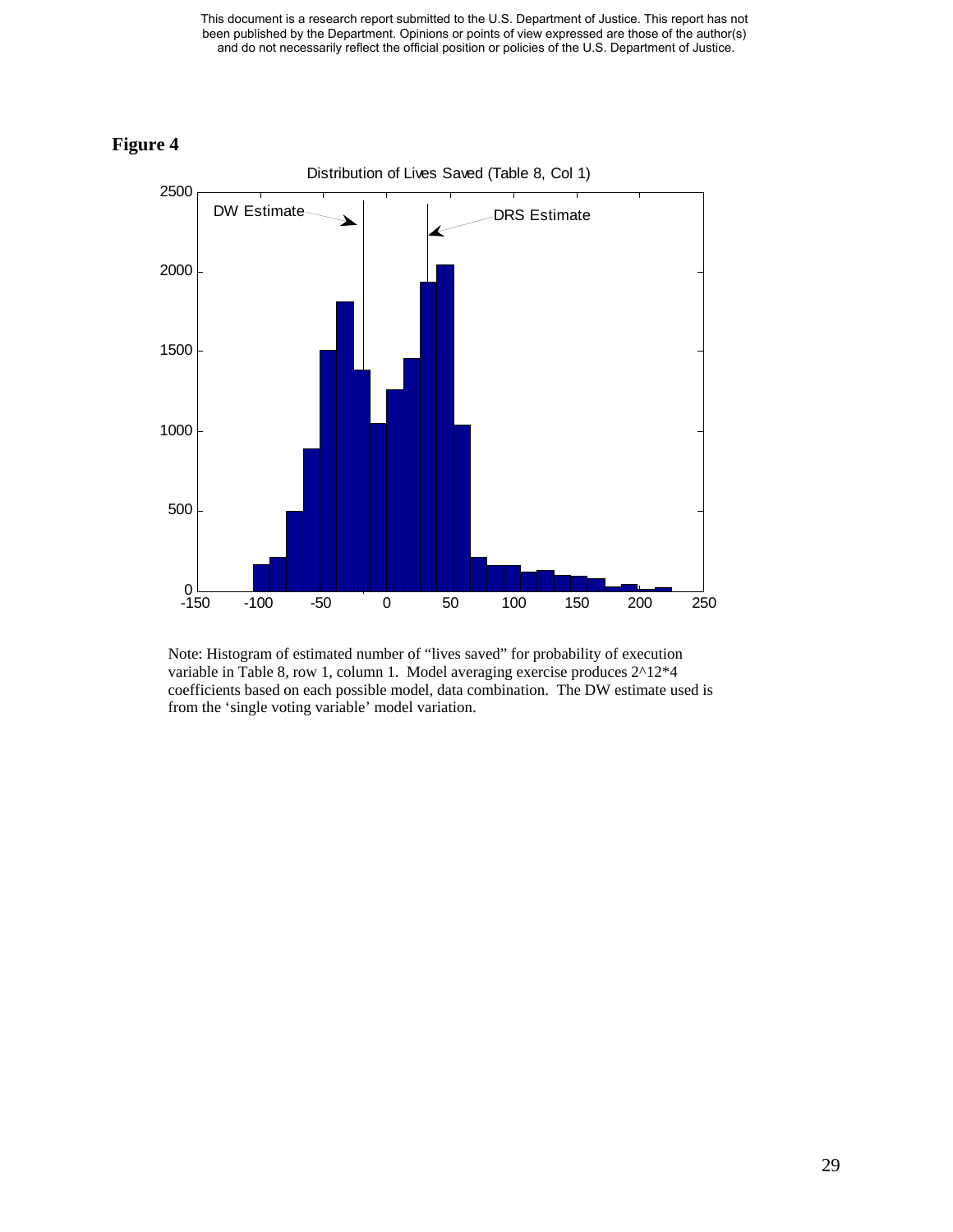## **Bibliography**

Baldus, David and James Cole. (1975). "A Comparison of the Work of Thorsten Sellin and Isaac Ehrlich on the Deterrent Effect of Capital Punishment." *Yale Law Journal*, 85, 170-184.

Bowers, William J. and Pierce, Glenn. (1975) "The Illusion of Deterrence in Isaac Ehrlich's Research on Capital Punishment." *Yale Law Journal*, 85, 187-208.

Bowers, William J. and Pierce, Glenn. (1980) "Deterrence or Brutalization? What Is the Effect of Executions?" 26 *Crime and Delinquency*, 453-484.

Brock, W. and S. Durlauf, (2001), "Growth Economics and Reality," *World Bank Economic Review*, 15, 229-272.

Brock, William A.; Durlauf, Steven N. and West, Kenneth D. (2003) "Policy Evaluation in Uncertain Economic Environments." *Brookings Papers on Economic Activity*, 2003(1), 235-322.

Brumm, Harold J and Cloninger, Dale. (1996) "Perceived Risk of Punishment and the Commission of Homicides: A Covariance Structure Analysis." *Journal of Economic Behavior and Organization*, 31, 1-11.

Chressanthis, George A. (1989) "Capital Punishment and the Deterrent Effect Revisited: Recent Time Series Econometric Evidence." *Journal of Behavioral Economics*, 18(2), 81-97.

Cloninger, Dale and Marchesini, Roberto. (2001) "Execution and Deterrence: A Quasi-Controlled Group Experiment." *Applied Economics*, 35(5), 569-76.

Cloninger, Dale O. (1977), "Deterrence and the Death Penalty: A Cross-Sectional Analysis." *Journal of Behavioral Economics*, 6, 87-107.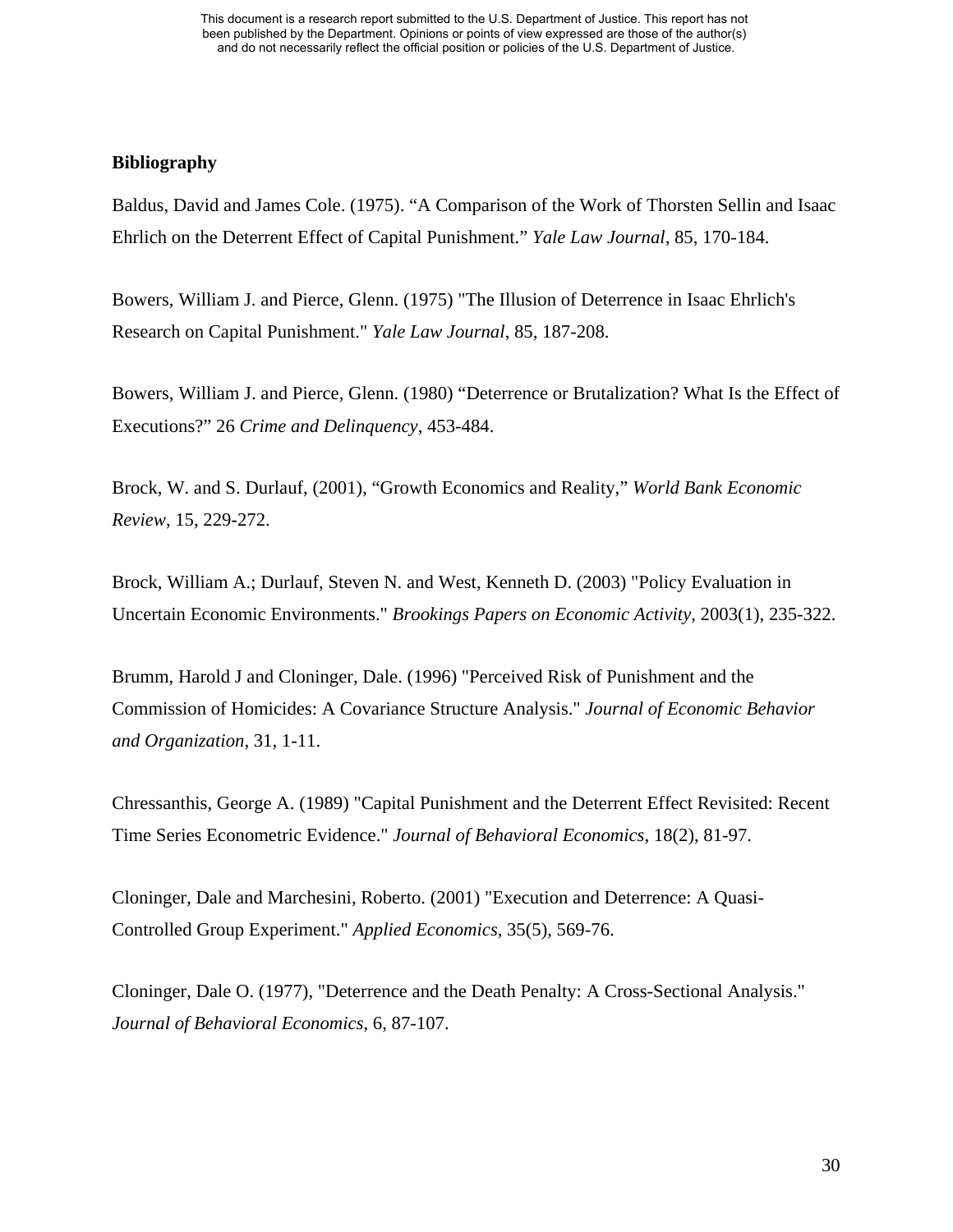Cook, Philip; Molliconi, Stephanie and Cole, Thomas. (1995) "Regulating Gun Markets." *Journal of Criminal Law and Criminology*, 86(1), 59-92.

Cover, James Peery and Thistle, Paul D. (1988) "Time Series, Homicide, and the Deterrent Effect of Capital Punishment." *Southern Economic Journal*, 54, 615-22.

Dezhbakhsh, Hashem; Rubin, Paul H. and Shepard, Joanna M. (2003) "Does Capital Punishment Have a Deterrent Effect? New Evidence from Post-Moratorium Panel Data." *American Law and Economics Review*, 5(2), 344-76.

Dezhbakhsh, Hashem and Shepard, Joanna M. (2006) "The Deterrent Effect of Capital Punishment: Evidence from a 'Judicial Experiment'" *Economic Inquiry*, 44, 512.

Donohue, John J and Justin Wolfers, (2005), "Uses and Abuses of Empirical Evidence in the Death Penalty Debate." *Stanford Law Review* 791.

Donohue, John J and Levitt, Steven D. (2001), "The Impact of Legalized Abortion on Crime." *The Quarterly Journal of Economics*, CXVI(2), 379-420.

Draper, David, (1995), "Assessment and Propagation of Model Uncertainty," *Journal of the Royal Statistical Society, series B*, 57, 45-70.

Ehrlich, Isaac and Gibbons, Joel. (1977), "On the Measurement of the Deterrent Effect of Capital Punishment and the Theory of Deterrence." *Journal of Legal Studies*, 6(1), 35-50.

Ehrlich, Isaac and Liu, Zhiqiang. (1999), "Sensitivity Analyses of the Deterrence Hypothesis: Let's Keep the Econ in Econometrics." *Journal of Law and Economics*, XLII, 455-87.

Ehrlich, Isaac. (1975), "The Deterrent Effect of Capital Punishment: A Question of Life and Death." *American Economic Review*, 65, 397-417.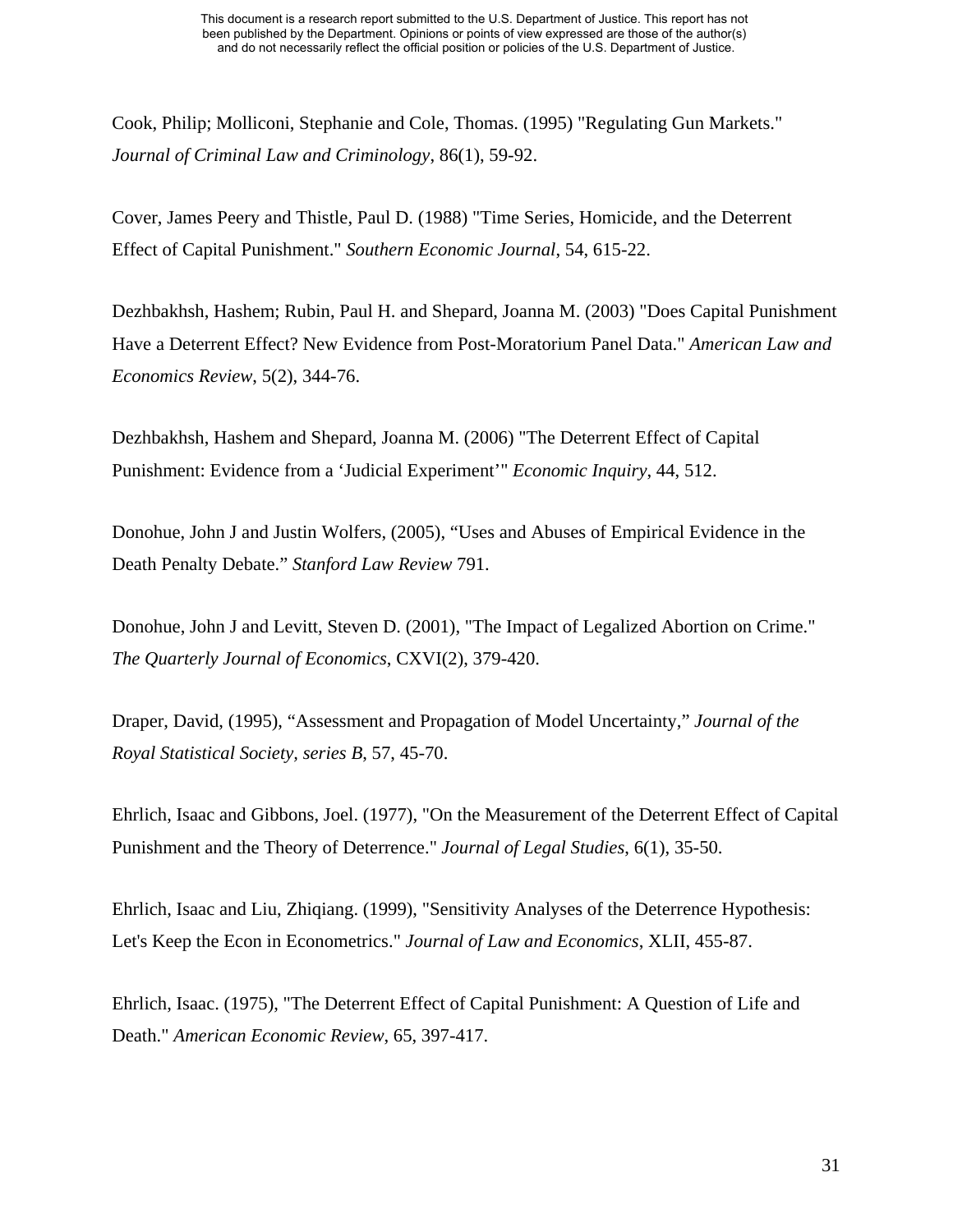Ehrlich, Isaac. (1977), "Capital Punishment and Deterrence: Some Further Thoughts and Additional Evidence." *Journal of Political Economy*, 85, 741-88.

Fagan, Jeffrey. (2006), "Death and Deterrence Redux: Science, Law and Causal Reasoning on Capital Punishment." *Ohio State Journal of Criminal Law*, *forthcoming* 

Fernandez, C., E. Ley, and M. Steel, (2001), "Model Uncertainty in Cross-Country Growth Regressions," *Journal of Applied Econometrics*, 16, 563-576.

Grogger, Jeffrey. (1990) "The Deterrent Effect of Capital Punishment: An Analysis of Daily Homicide Counts." *Journal of the American Statistical Association*, 85(410), 295-303.

Hoenack, Stephen A and Weiler, William C. (1980) "A Structural Model of Murder Behavior and the Criminal Justice System." *American Economic Review*, 70, 327-41.

Hoeting, J., M. Clyde, D. Madigan and A. Raftery, (1999), "Bayesian Model Averaging: A Tutorial," *Statistical Science*, 14, 382-401.

Katz, Lawrence; Levitt, Steven D and Shustorovich, Ellen.(2001) "Prison Conditions, Capital Punishment, and Deterrence." *American Law and Economics Review*, 5, 318-43.

Layson, Stephen. (1983) "Another View of the Canadian Time-Series Evidence on Homicide and Deterrence." *Canadian Journal of Economics*, 16(1), 52-73.

\_\_\_\_. (1985) "Homicide and Deterrence: A Reexamination of the United States Time-Series Evidence." *Southern Economic Journal*, 52(1), 68-89.

Leamer, E., (1978), *Specification Searches*. New York: John Wiley and Sons.

Leamer, Edward E. (1983), "Let's Take the Con out of Econometrics." American Economic Review, 73, 31-43.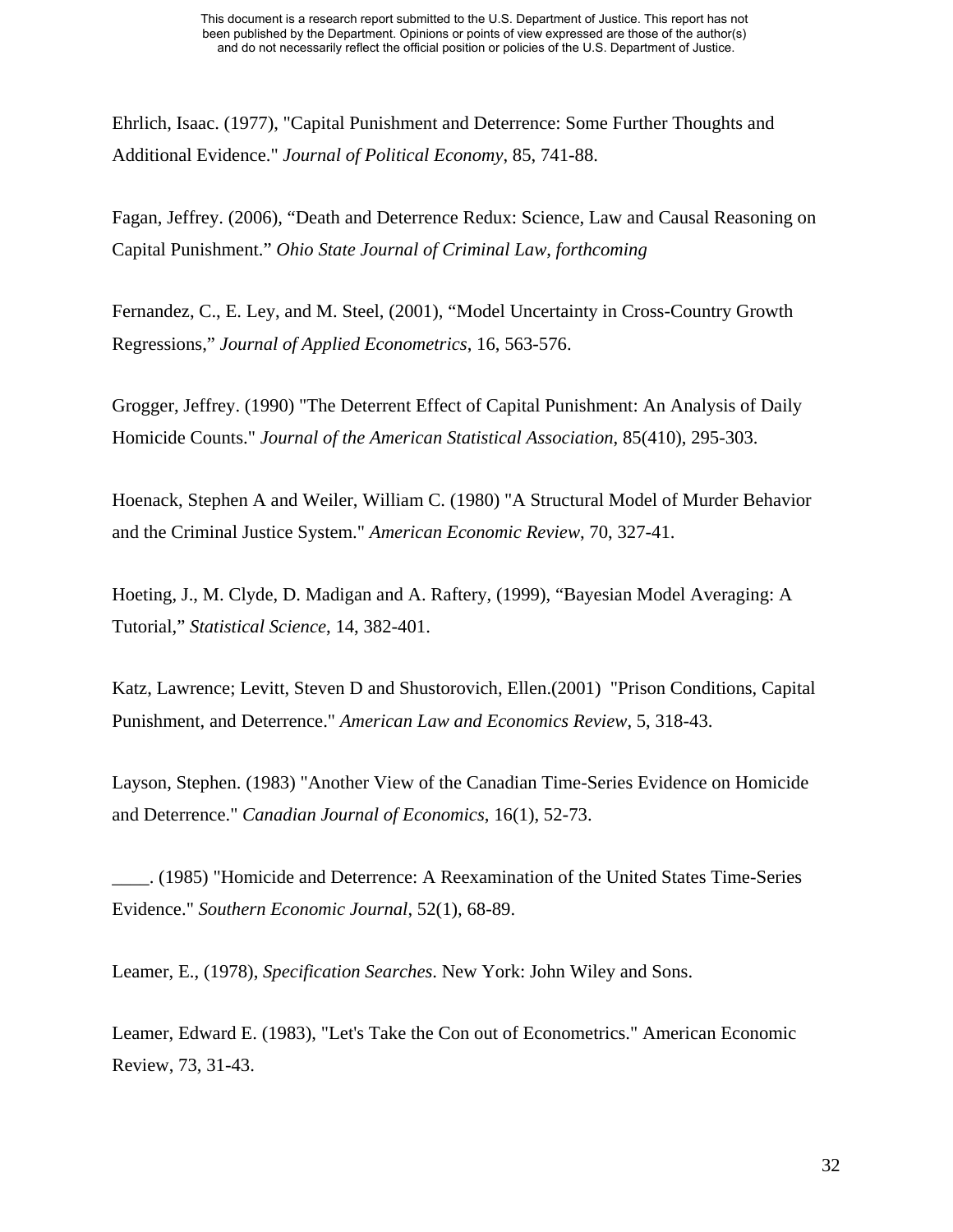Liu, Zhiqiang. (2004), "Capital Punishment and the Deterrence Hypothesis: Some New Insights and Empirical Evidence," *Eastern Economic Journal* 30: 237.

Masanjala, W. and C. Papageorgiou, (2004), "Rough and Lonely Road to Prosperity: A Reexamination of the Sources of Growth in Africa Using Bayesian Model Averaging," mimeo, Louisiana State University.

McAleer, Michael and Veall, Michael R. (1989), "How Fragile Are Fragile Inferences? A Re-Evaluation of the Deterrent of Capital Punishment." *Review of Economics and Statistics*, 71, 99- 106.

McManus, Walter S. (1985), "Estimates of the Deterrent Effect of Capital Punishment: The Importance of the Researcher's Prior Beliefs." *Journal of Political Economy*, 93 (2), 417-25.

Mocan, Naci and Gittings, R Kaj. (2001), "Getting Off Death Row: Commuted Sentences and the Deterrent Effect of Capital Punishment." *Journal of Law and Economics*, 46(2), 453-78.

Passell, Peter and Taylor, John B. (1977), "The Deterrent Effect of Capital Punishment: Another View." *American Economic Review*, 85, 445-58.

Raftery, A., (1995) "Bayesian Model Selection in Social Research (with discussion)," in *Sociological Methodology 1995,* P. Marsden ed., (Cambridge, MA: Blackwell)

Raftery, A. (1996). "Approximate Bayes factors and Accounting from Model Uncertainty in Generalised Linear Models." Biometrika 83: 251–266.

Raftery, A., D. Madigan, and J. Hoeting, (1997), "Bayesian Model Averaging for Linear Regression Models," *Journal of the American Statistical Association* 92, 437, 179-91.

Raftery, Adrian E. ; Madigan, David and Hoeting, Jennifer A. (1997), "Bayesian Model Averaging for Linear Regression Models." *Journal of the American Statistical Association*, 92, 179-91.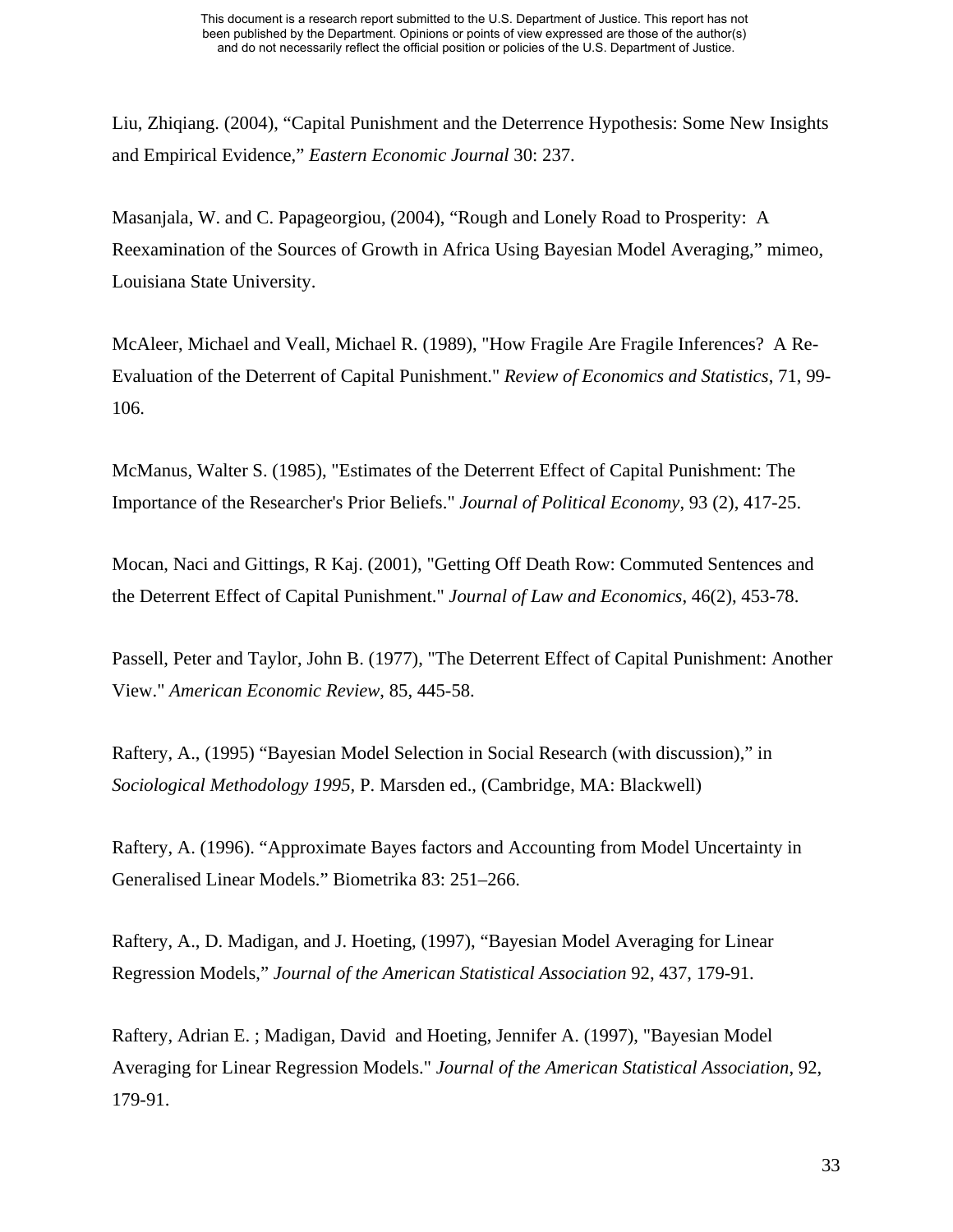Sala-i-Martin, X., G. Doppelhofer, and R. Miller, (2004), "Determinants of Long-Term Growth: A Bayesian Averaging of Classical Estimates (BACE) Approach," *American Economic Review*, 94(4) 813-835.

Shepherd, Joanna M. 2005. "Deterrence versus Brutalization: Capital Punishment's Differing Impact Among States." *Michigan Law Review* 104: 203.

Shepherd, Joanna M. 2004. "Murders of Passion, Execution Delays and the Deterrence of Capital Punishment." *Journal of Legal Studies* 33:283-321.

Sorenson, Jon; Wrinkle, Robert and Brewer, Victoria, (1999), "Capital Punishment and Deterrence: Examining the Effect of Executions on Murder in Texas." *Crime and Delinquency*, 45(4), 481-93.

Steiker, Carol S. (2005), "No, Capital Punishment Is Not Morally Required: Deterrence, Deontology, and the Death Penalty," *Stanford Law Review*. 58, 751.

Sunstein, Cass R. and Adrian Vermeule, (2005), "Is Capital Punishment Morally Required? Acts, Omissions, and Life-Life Tradeoffs" *Stanford Law Review* 58, 703-706.

Wasserman, L. (2000), "Bayesian Model Selection and Bayesian Model Averaging," *Journal of Mathematical Psychology* 44, 97-112.

Yunker, James. (1976), "Is the Death Penalty a Deterrent to Homicide? Some Time Series Evidence." *Journal of Behavioral Economics* 5, 45-81.

Zimmerman, Paul, (2004), "State Executions, Deterrence, and the Incidence of Murder," *Journal of Applied Economics* 7(1), 163-193.